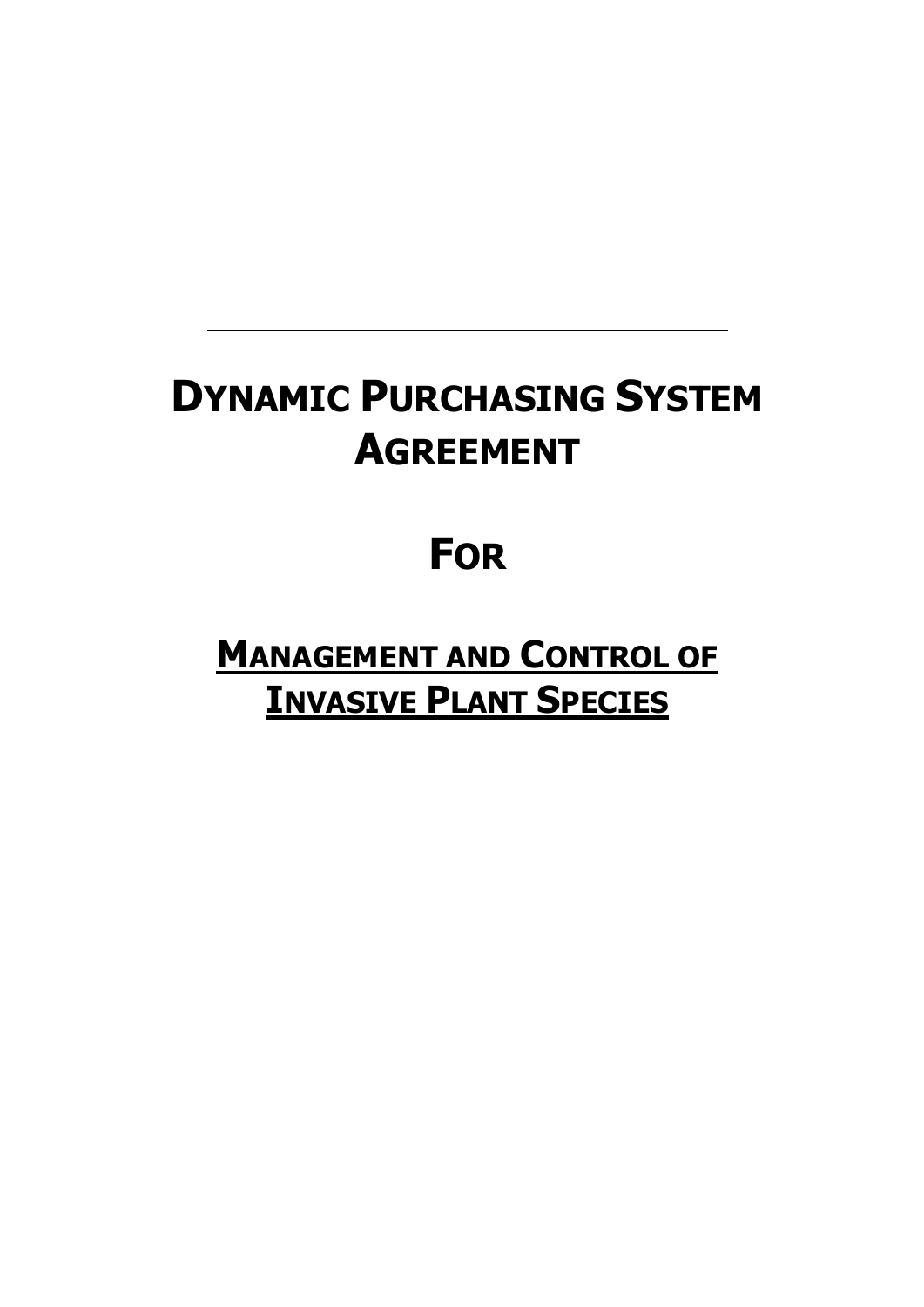# **TABLE OF CONTENTS**

| 1.0 |      |                                                                                               |  |  |
|-----|------|-----------------------------------------------------------------------------------------------|--|--|
|     | 1.1  |                                                                                               |  |  |
|     | 1.2  |                                                                                               |  |  |
|     | 1.3  |                                                                                               |  |  |
|     | 1.4  |                                                                                               |  |  |
|     | 1.5  |                                                                                               |  |  |
| 2.0 |      |                                                                                               |  |  |
|     | 2.1  |                                                                                               |  |  |
|     | 2.2  |                                                                                               |  |  |
|     | 2.3  |                                                                                               |  |  |
|     | 2.4  |                                                                                               |  |  |
|     | 2.5  |                                                                                               |  |  |
|     | 2.6  |                                                                                               |  |  |
|     | 2.7  |                                                                                               |  |  |
|     | 2.8  |                                                                                               |  |  |
|     | 2.9  |                                                                                               |  |  |
|     | 2.10 |                                                                                               |  |  |
|     | 2.11 |                                                                                               |  |  |
|     | 2.12 |                                                                                               |  |  |
|     | 2.13 |                                                                                               |  |  |
|     | 2.14 |                                                                                               |  |  |
|     | 2.15 |                                                                                               |  |  |
|     | 2.16 |                                                                                               |  |  |
|     | 2.17 |                                                                                               |  |  |
|     |      | $\dots$ 12                                                                                    |  |  |
|     | 2.19 | <b>Brexit</b>                                                                                 |  |  |
| 3.0 |      |                                                                                               |  |  |
|     | 3.1  |                                                                                               |  |  |
|     | 3.2  |                                                                                               |  |  |
|     | 3.3  |                                                                                               |  |  |
|     | 3.4  | Lot-1: Professional Services relating to the Management and Control of Invasive Plant Species |  |  |
|     | 3.5  | Lot-2: Works relating to the Treatment, Management and Control of Invasive Plant Species      |  |  |
| 4.0 |      |                                                                                               |  |  |
|     | 4.1  |                                                                                               |  |  |
|     | 4.2  |                                                                                               |  |  |
|     | 4.3  |                                                                                               |  |  |
|     | 4.4  | Legislation, Regulations, Guidelines, Technical Standards and Codes of Practice  21           |  |  |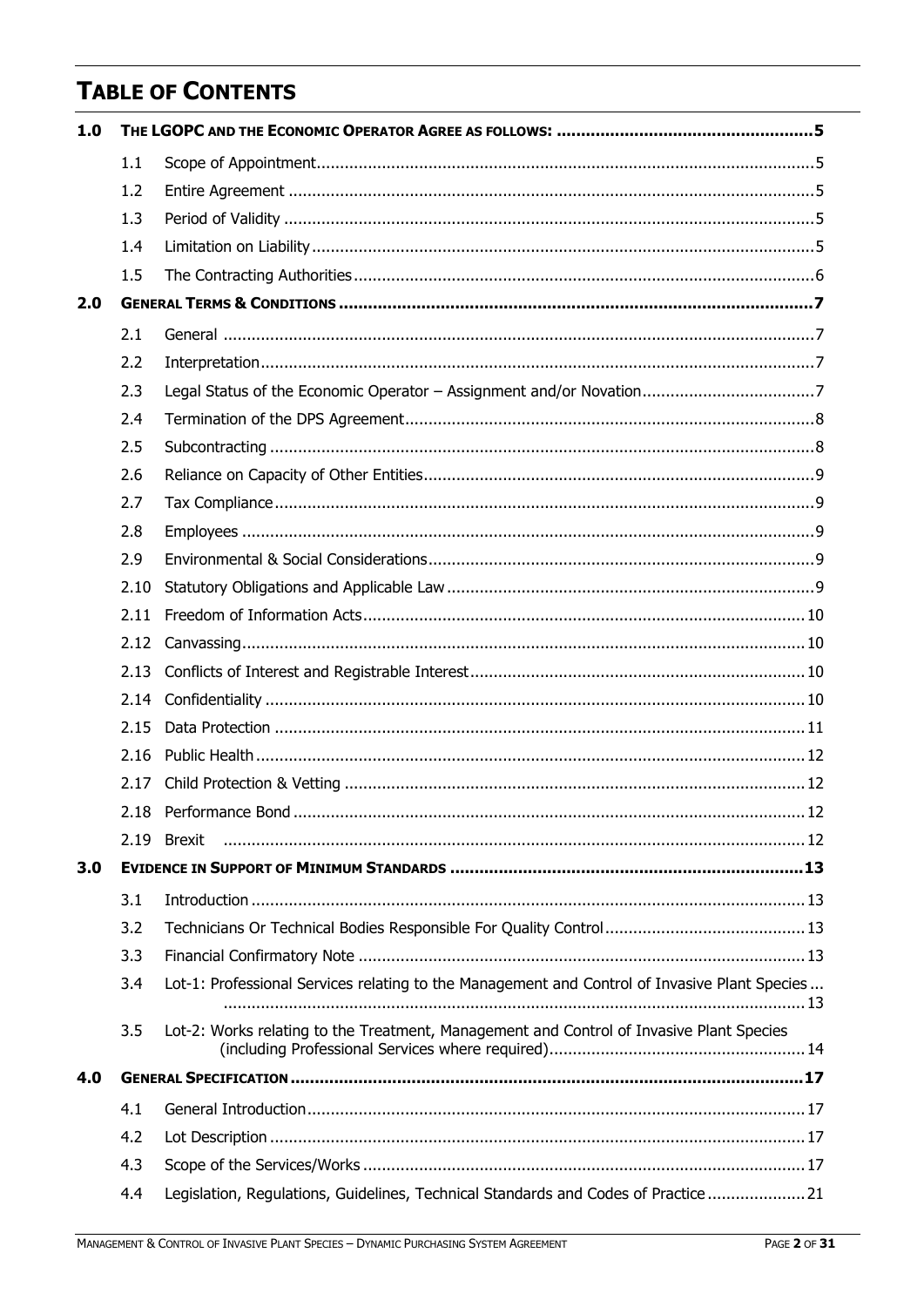|     | 4.5 |  |  |
|-----|-----|--|--|
|     | 4.6 |  |  |
|     | 4.7 |  |  |
|     | 4.8 |  |  |
|     | 4.9 |  |  |
| 5.0 |     |  |  |
|     |     |  |  |
|     | 5.1 |  |  |
|     | 5.2 |  |  |
|     | 5.3 |  |  |
|     | 5.4 |  |  |
|     | 5.5 |  |  |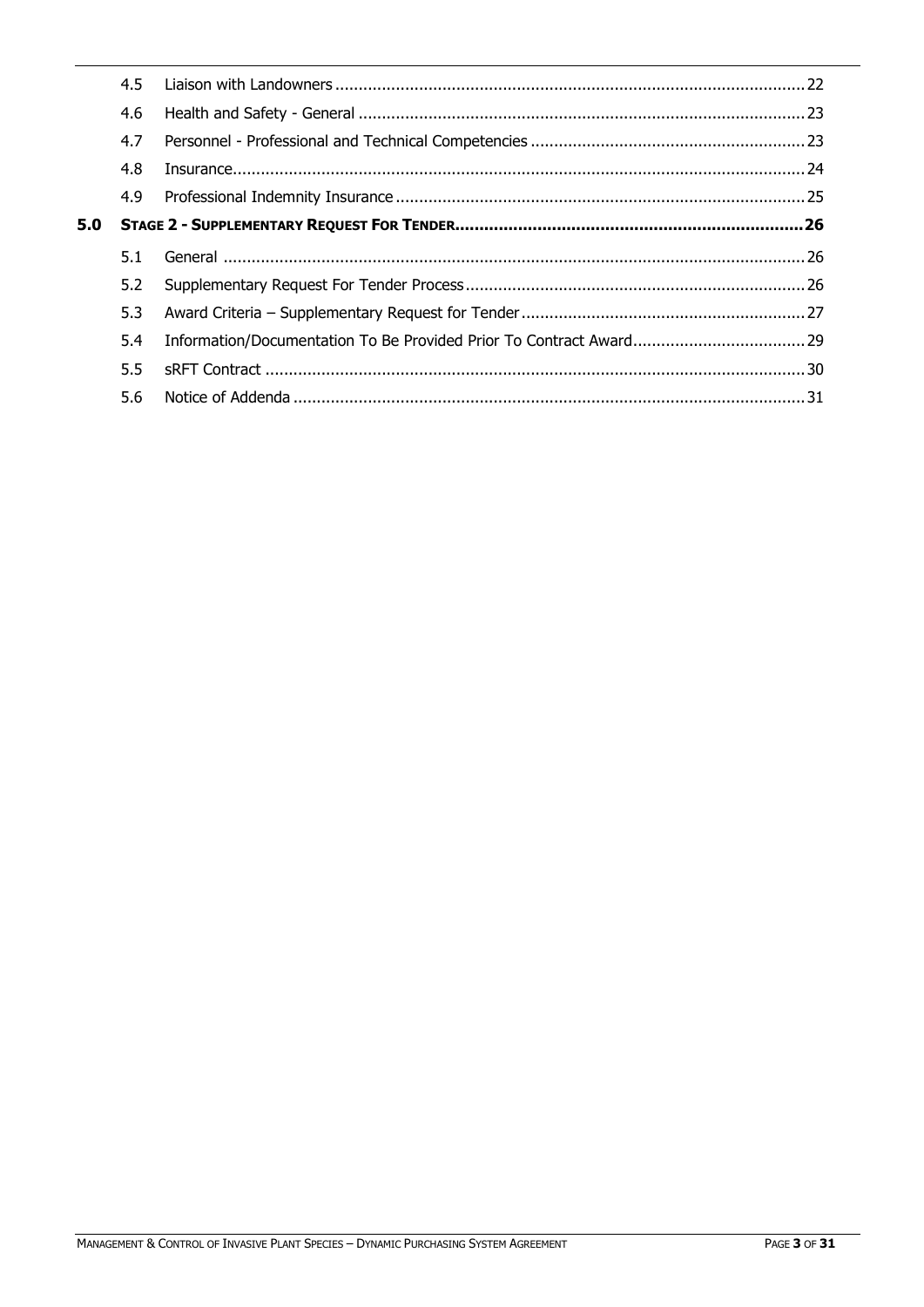# **THIS DYNAMIC PURCHASING SYSTEM AGREEMENT IS MADE BETWEEN:**

The Local Government Operational Procurement Centre (hereinafter referred to as the "LGOPC") (which expression shall, where the context so admits or requires, be deemed to include its successors and assigns) acting as a central purchasing body under the auspices of Kerry County Council with an address of Unit 9, Ground Floor, Building C, Reeks Gateway, Rock Road, Killarney, Co. Kerry, V93 KVK1 and an email address of [eproc@kerrycoco.ie](mailto:eproc@kerrycoco.ie) of the One Part

# **AND**

The "Economic Operator" (which expression shall, where the context so admits or requires, be deemed to include its successors and assigns) of the Other Part.

# **WHEREAS:**

- **A.** The LGOPC conducted a call for competition on [www.etenders.gov.ie](http://www.etenders.gov.ie/) and in the Official Journal of the European Union inviting requests to participate in a Dynamic Purchasing System for the Management and Control of Invasive Plant Species for the Public Service (hereinafter referred to as "the DPS") on behalf of the contracting authorities specified in Section 1.5 hereto (hereinafter referred to as "the Contracting Authorities").
- **B.** The Economic Operator submitted a request to participate in the DPS and, following an assessment by the LGOPC, the LGOPC wishes to admit the Economic Operator to the DPS.
- **C.** The Economic Operator has agreed to be admitted to the DPS on the terms set out in this DPS Agreement.
- **D.** The Economic Operator enters into this DPS Agreement by electronically accepting this DPS Agreement through [www.supplygov.ie](http://www.supplygov.ie/) (hereinafter referred to as "Supplygov") by way of its personal Supplygov account (the formal acceptance of the terms of this DPS Agreement through Supplygov shall operate as if this DPS Agreement had been signed and/or sealed (and witnessed appropriately) by the parties and shall be construed accordingly for all legal purposes).
- **E.** The admittance by the LGOPC of the Economic Operator to the DPS, subsequent to the acceptance by the Economic Operator of the terms of this DPS Agreement, shall operate as the acceptance by the LGOPC of the terms of this DPS Agreement and this DPS Agreement shall take effect from such date.
- **F.** This DPS Agreement incorporates the DPS Agreement General Terms and Conditions specified in Section 2.0 hereto (hereinafter referred to as "the DPS Agreement General Terms and Conditions").
- **G.** Each obligation, warranty or representation of the Economic Operator under this DPS Agreement is undertaken and/or made for the benefit of both the LGOPC and the Contracting Authorities.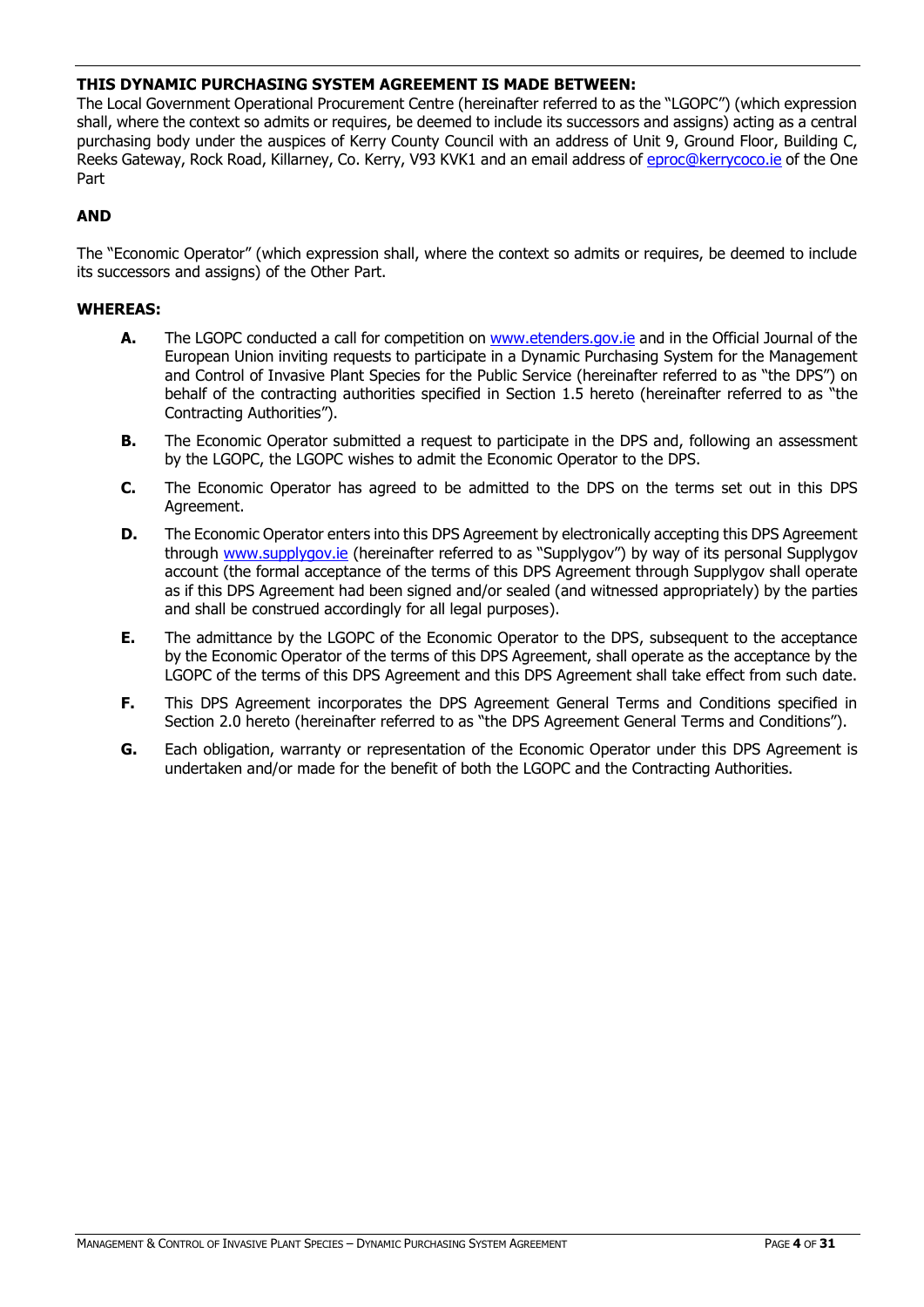# <span id="page-4-0"></span>**1.0 THE LGOPC AND THE ECONOMIC OPERATOR AGREE AS FOLLOWS:**

#### <span id="page-4-1"></span>**1.1 SCOPE OF APPOINTMENT**

- 1.1.1 This DPS Agreement governs the relationship between the LGOPC and the Economic Operator in respect of the terms and conditions applying to the participation of the Economic Operator in the DPS.
- 1.1.2 In consideration of the performance by the Economic Operator of its obligations under this DPS Agreement, the LGOPC appoints the Economic Operator to the DPS for the maintenance and control of invasive plant species (hereinafter collectively referred to as the "services/works") to the Contracting Authorities when contracted to do so pursuant to the DPS.
- 1.1.3 The Contracting Authorities are entitled to use the DPS for the purpose of procuring the services/works from Economic Operators who have been admitted to the DPS.
- 1.1.4 When a Contracting Authority wishes to acquire the services/works pursuant to the DPS, it will do so by means of a Supplementary Request for Tender<sup>1</sup> (hereinafter referred to as "sRFT/s") only.
- 1.1.5 Notwithstanding the entitlement of the Contracting Authorities to utilise the DPS, neither the LGOPC nor the Contracting Authorities give any assurances as to their level of engagement or expenditure through the DPS and the Economic Operator hereby acknowledges that it has not entered into this DPS Agreement on the basis of any such expectation. This DPS Agreement does not constitute a commitment from the Contracting Authorities to award contracts under the DPS (hereinafter referred to as "sRFT Contract(s)"<sup>2</sup>) to the Economic Operator and the Contracting Authorities reserve the right to engage in separate procurement processes with Economic Operators outside of the DPS should they consider it appropriate to do so.

#### <span id="page-4-2"></span>**1.2 ENTIRE AGREEMENT**

1.2.1 This DPS Agreement constitutes the entire agreement between the parties and contains all the terms which the parties have agreed with respect to its subject matter and shall prevail over and supersede all prior agreements, understandings, statements and communications between the Economic Operator, the LGOPC and the Contracting Authorities in relation to same. Without prejudice to the generality of the foregoing, this DPS Agreement shall apply to the exclusion of any terms and conditions which the Economic Operator may purport to apply.

#### <span id="page-4-3"></span>**1.3 PERIOD OF VALIDITY**

- 1.3.1 The Period of Validity of the DPS shall be five years.
- 1.3.2 The LGOPC may, subject to compliance with the Regulations<sup>3</sup>, amend the Period of Validity. Any amendment to the Period of Validity shall not necessitate the re-execution or re-affirmation of this DPS Agreement by the parties which terms shall continue in force for the duration of any amended Period of Validity.

#### <span id="page-4-4"></span>**1.4 LIMITATION ON LIABILITY**

-

1.4.1 Notwithstanding that the LGOPC is: (a) acting as a Central Purchasing Body co-ordinating the establishment of the DPS; and (b) entering into this DPS Agreement with the Economic Operator, nothing within this DPS Agreement or the Tender Documents<sup>4</sup> shall operate to bind the LGOPC to (or make them a party to) the terms and obligations of an sRFT Contract and the Economic Operator hereby indemnifies and holds harmless the LGOPC from any losses, damages, costs or claims arising from: (a) the failure of

<sup>&</sup>lt;sup>1</sup> Supplementary Request for Tender means a request for tender issued by a Contracting Authority to the Economic Operators admitted to the DPS via [www.supplygov.ie.](http://www.supplygov.ie/)

<sup>&</sup>lt;sup>2</sup> SRFT Contract means a contract for the services/works entered into between an Economic Operator and a Contracting Authority following a Supplementary Request for Tender.

<sup>&</sup>lt;sup>3</sup> Regulations means the European Union (Award of Public Authority Contracts Regulations, 2016 (S. I. No. 284 of 2016) (hereinafter referred to as "the Regulations")

<sup>4</sup> Tender Documents mean the Instructions Document, the DPS Agreement, the ESPD, Selection Criteria for each Lot, associated Contract(s) and Forms to be completed.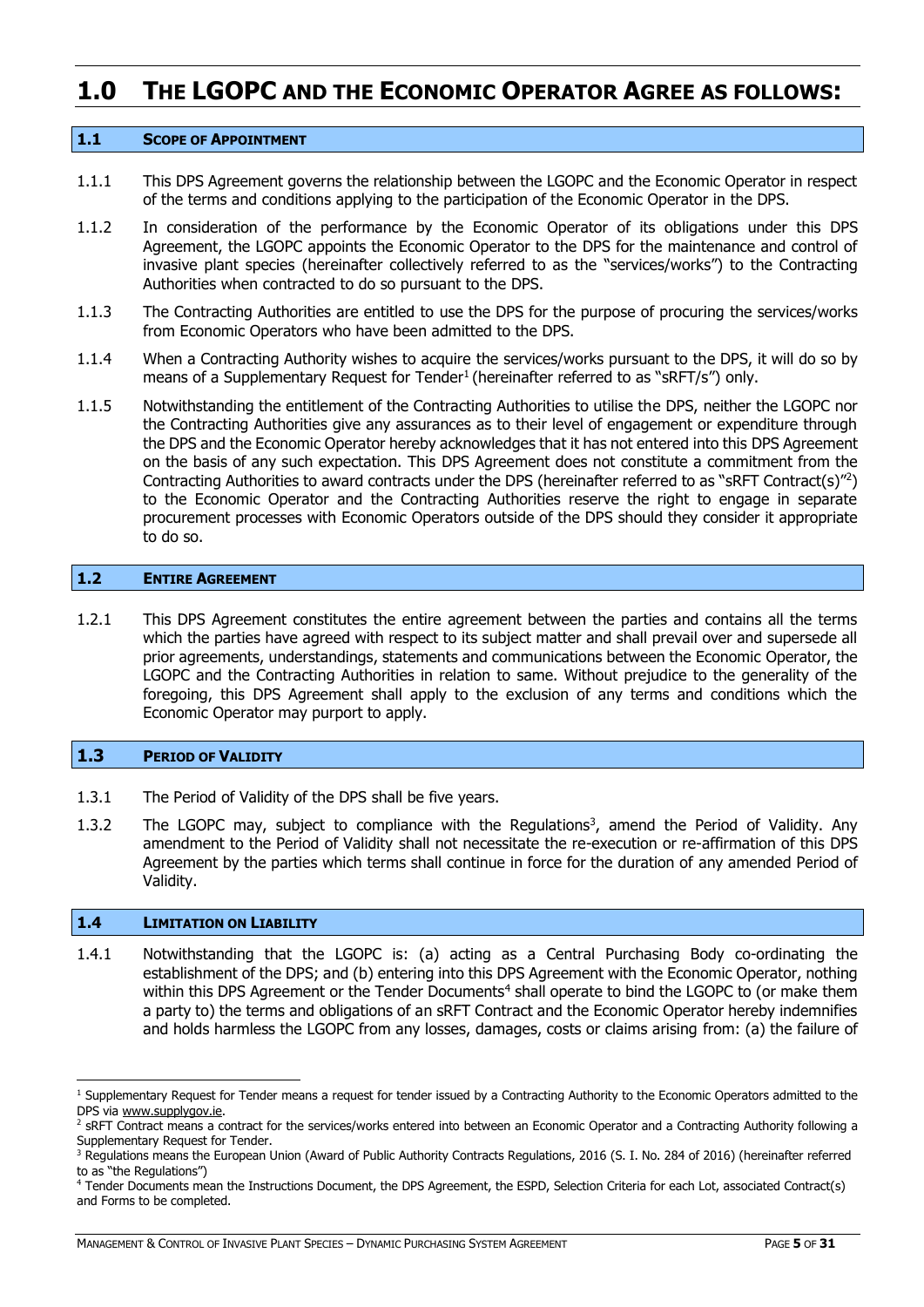the Economic Operator to secure an sRFT Contract; and/or (b) any sRFT Contract entered into by the Economic Operator.

# <span id="page-5-0"></span>**1.5 THE CONTRACTING AUTHORITIES**

- 1.5.1 The Contracting Authorities partaking in the DPS Agreement include:
	- Ministers of the Government of Ireland; Central Government Departments; offices and noncommercial agencies and organisations which have a formal reporting and legal relationship to Central Government Departments, including all local authorities in Ireland (as defined in the Local Government Act, 2014), (themselves including regional assemblies, local enterprise boards and library bodies), and those approved housing bodies which also constitute "bodies governed by public law" within the meaning of Regulation 2 of the Regulations listed on the Register of Approved Housing Bodies maintained by the Department of Housing, Local Government and Heritage currently approved under section 6 of the Housing Act, 1992;
	- Contracting authorities in the Irish health sector including but not limited to the Health Service Executive (HSE); the Health Information and Quality Authority (HIQA) and HSE funded Agencies delivering health & personal social services funded by more than 50% from Exchequer funds;
	- Contracting authorities which are Third Level Educational Institutions (including universities, institutes of technology and members of the Education Procurement Service);
	- Contracting authorities which are Education and Training Boards (ETBs) and ETB schools, and primary, post-primary, special and secondary schools as well as ETBs acting on behalf of schools;
	- An Garda Síochána (Police);
	- The Irish Prison Service;
	- The Irish Defence Forces;
	- The Housing Agency;
	- Such other Contracting Authorities as may be notified to the Economic Operator from time to time.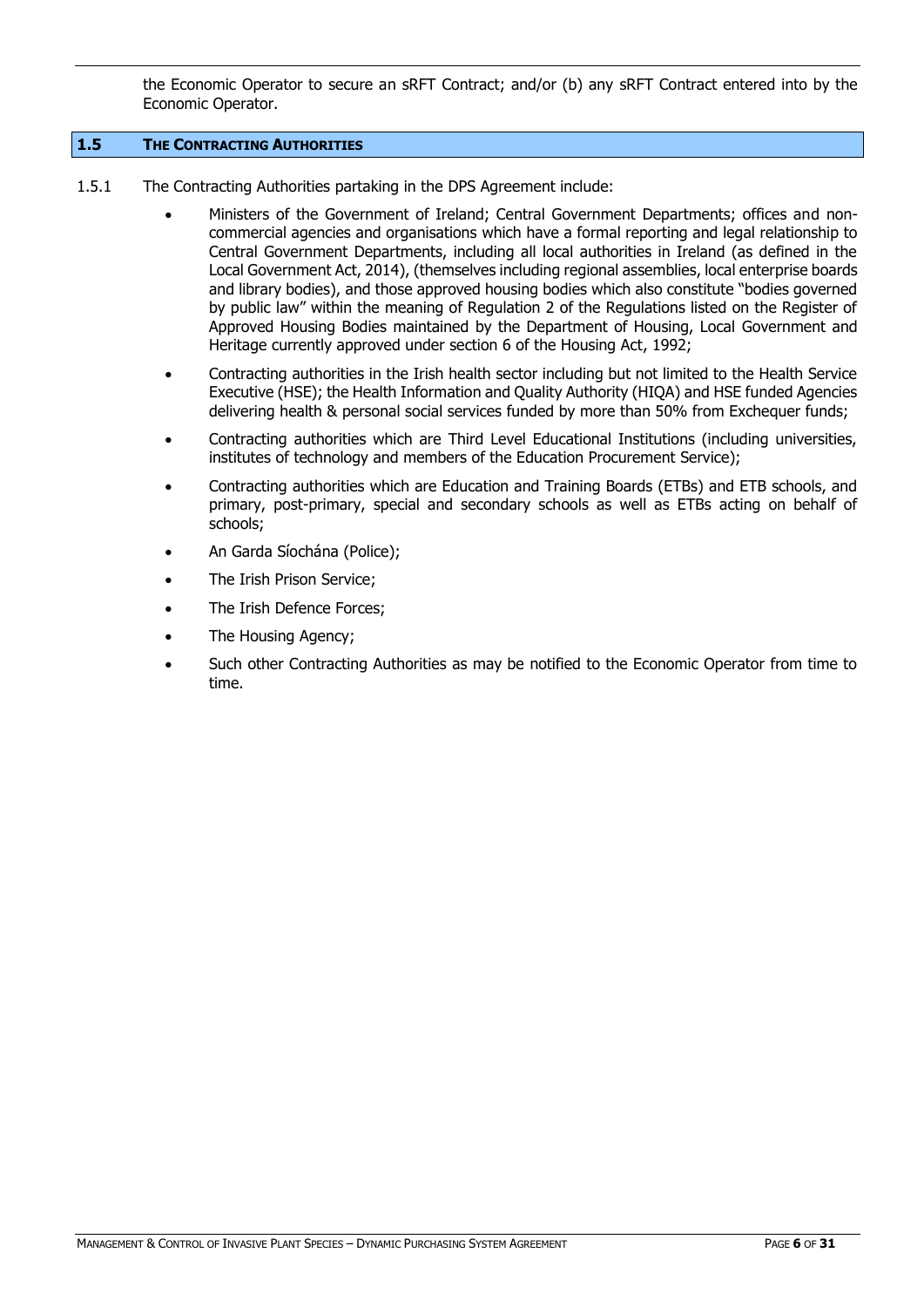# <span id="page-6-0"></span>**2.0 GENERAL TERMS & CONDITIONS**

# <span id="page-6-1"></span>**2.1 GENERAL**

2.1.1 The LGOPC is not bound by any anomalies, errors or omissions in the Tender Documents. The Economic Operator shall immediately notify the LGOPC if it becomes aware of any ambiguities, anomalies, errors or omissions in the Tender Documents and the LGOPC shall, upon receipt of such notification, notify all Economic Operators of its ruling in respect of same. Such ruling shall be issued in writing and may, at the LGOPC'S discretion, form part of this DPS Agreement.

# <span id="page-6-2"></span>**2.2 INTERPRETATION**

- 2.2.1 If any term or provision in this DPS Agreement is held to be illegal or unenforceable, in whole or in part, such term or provision shall be deemed not to form part of this DPS Agreement and the enforceability of the remainder of this DPS Agreement shall not be affected.
- 2.2.2 Words importing the singular shall, where the context so requires, include the plural and vice versa.
- 2.2.3 Words of the masculine gender include the feminine and neuter genders and words denoting natural persons include where the context so requires corporations and firms and all such words shall, where appropriate, be construed interchangeably in that manner.
- 2.2.4 The headings and captions in this DPS Agreement are inserted for convenience of reference only and shall not be considered as part of or affect the construction or interpretation of this DPS Agreement.
- 2.2.5 Reference to a Statute or Act or a provision of a Statute or Act shall include any Statute or Act or provision of a Statute or Act amending, consolidating or replacing it for the time being in force.
- 2.2.6 Words denoting an obligation on a party to do any act, matter or thing shall include an obligation to procure that it be done and words placing a party under a restriction includes an obligation not to permit or allow infringement of the restriction.
- 2.2.7 The terms of this DPS Agreement shall be construed without regard to the rule of construction known as "ejusdem generis".
- 2.2.8 If any ambiguity or question of intent or interpretation arises, this DPS Agreement shall be construed as if drafted jointly by the Economic Operator and the LGOPC and no presumption or burden of proof shall arise favouring or disfavouring either party by virtue of the authorship of any of the provisions of this DPS Agreement.

#### <span id="page-6-3"></span>**2.3 LEGAL STATUS OF THE ECONOMIC OPERATOR – ASSIGNMENT AND/OR NOVATION**

- 2.3.1 This DPS Agreement may be assigned or novated by the Economic Operator, subject to the granting of formal written consent to such assignment or novation by the LGOPC, to the legal successor of the Economic Operator where:
	- (a) the specific change was provided for in the procurement process for the award of this DPS Agreement; or
	- (b) the change is as a result of corporate restructuring in a manner permitted under Regulation 72 of the Regulations
- 2.3.2 The LGOPC may, prior to granting consent to such assignment or novation, require compliance by the succeeding Economic Operator with such conditions the LGOPC deems necessary including, but not limited to, requiring evidence that:
	- (a) the succeeding Economic Operator fulfils the qualifying criteria initially established;
	- (b) the succeeding Economic Operator possesses the capability (technical or otherwise), resources and skills in respect of satisfying the requirements of this DPS Agreement and;
	- (c) a formal change in legal status or corporate restructuring as permitted under sub-paragraphs 2.3.1 (a) and (b) herein has been lawfully undertaken.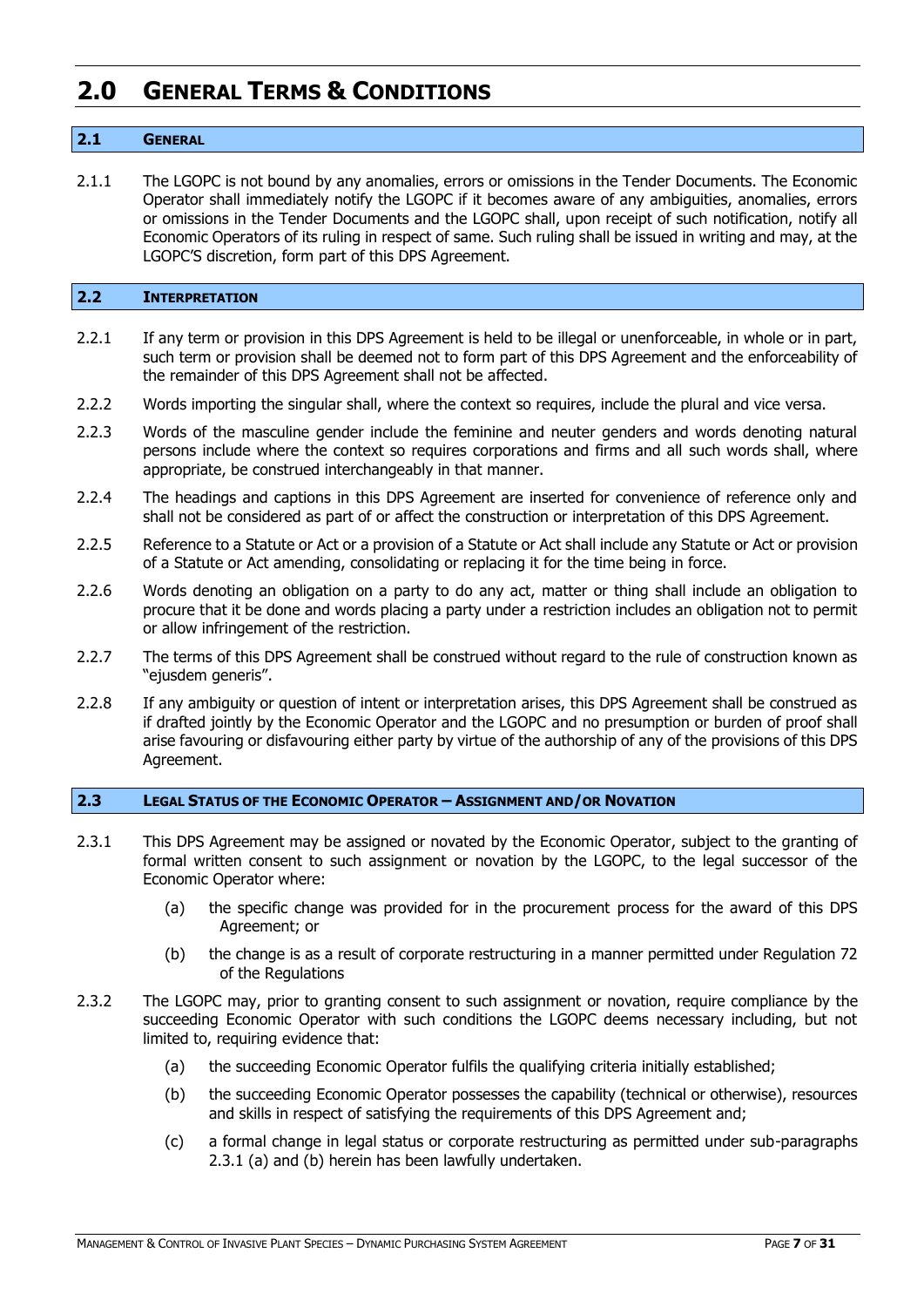- 2.3.3 The terms of this DPS Agreement shall govern any succeeding Economic Operator and the LGOPC may, at its discretion, direct the Economic Operator and the succeeding Economic Operator to execute a formal Deed of Assignment/Novation.
- 2.3.4 The LGOPC reserves the right to assign, novate or transfer this DPS Agreement to a third party without the consent of the Economic Operator.
- 2.3.5 Without prejudice to such additional circumstances where assignment is permissible under subparagraphs 2.3.1 (a) and (b) herein, assignment to the legal successor of the Economic Operator (subject to the granting of formal written consent to such assignment by the LGOPC) is permissible in the following circumstances:

Change of the Economic Operator's legal status from:

- (i) sole trader to corporation where general ownership and personnel remain the same;
- (ii) corporation to sole trader where general ownership and personnel remain the same;
- (iii) sole trader to partnership where general ownership and personnel remain the same;
- (iv) partnership to sole trader where general ownership and personnel remain the same;
- (v) corporation to partnership where general ownership and personnel remain the same;
- (vi) partnership to corporation where general ownership and personnel remain the same;
- (vii) sole trader to other related sole trader (for example, business transfer from father to son); or
- (viii) change of the Economic Operator's business name.

#### <span id="page-7-0"></span>**2.4 TERMINATION OF THE DPS AGREEMENT**

- 2.4.1 The LGOPC may, by written notice, terminate this DPS Agreement (without recompense to the Economic Operator) thus ending the participation of the Economic Operator in the DPS, in the following circumstances:
	- if the Economic Operator breaches the terms of this DPS Agreement; or
	- if the provisions of Regulation 73 of the Regulations apply; or
	- if the Economic Operator falls within a relevant exclusion ground under Regulation 57 of the Regulations; or
	- if the Economic Operator fails to provide the requisite evidence of compliance with the declarations submitted in its ESPD following a request from the LGOPC and/or a Contracting Authority; or
	- if the Economic Operator fails to provide, to the LGOPC or the Contracting Authorities, renewed and updated self-declarations in accordance with Regulation 34 (24) of the Regulations; or
	- if any statement made by the Economic Operator in connection with the procedure by which this DPS Agreement was entered into was: (a) untrue when made or subsequently ceases to be true; or (b) was materially incorrect, inaccurate or misleading (whether intentionally so or not).
- 2.4.2 The LGOPC, acting in its sole discretion, may, by giving written notice, collapse the DPS and therefore end the DPS Agreements with all Economic Operators appointed thereto, without recompense to any Economic Operator, at any time during the Period of Validity.

#### <span id="page-7-1"></span>**2.5 SUBCONTRACTING**

2.5.1 When responding to a Supplementary Request for Tender where subcontractor(s) are proposed for completion of an sRFT Contract, the Economic Operator shall provide to the Contracting Authority (if requested): (a) the relevant details of the subcontractor(s); (b) an ESPD for the subcontractor(s); (c) evidence of the qualifications and experience of the subcontractor(s); and (d) such other information and documentation in relation to the subcontractor(s) as may be reasonably required by the Contracting Authority.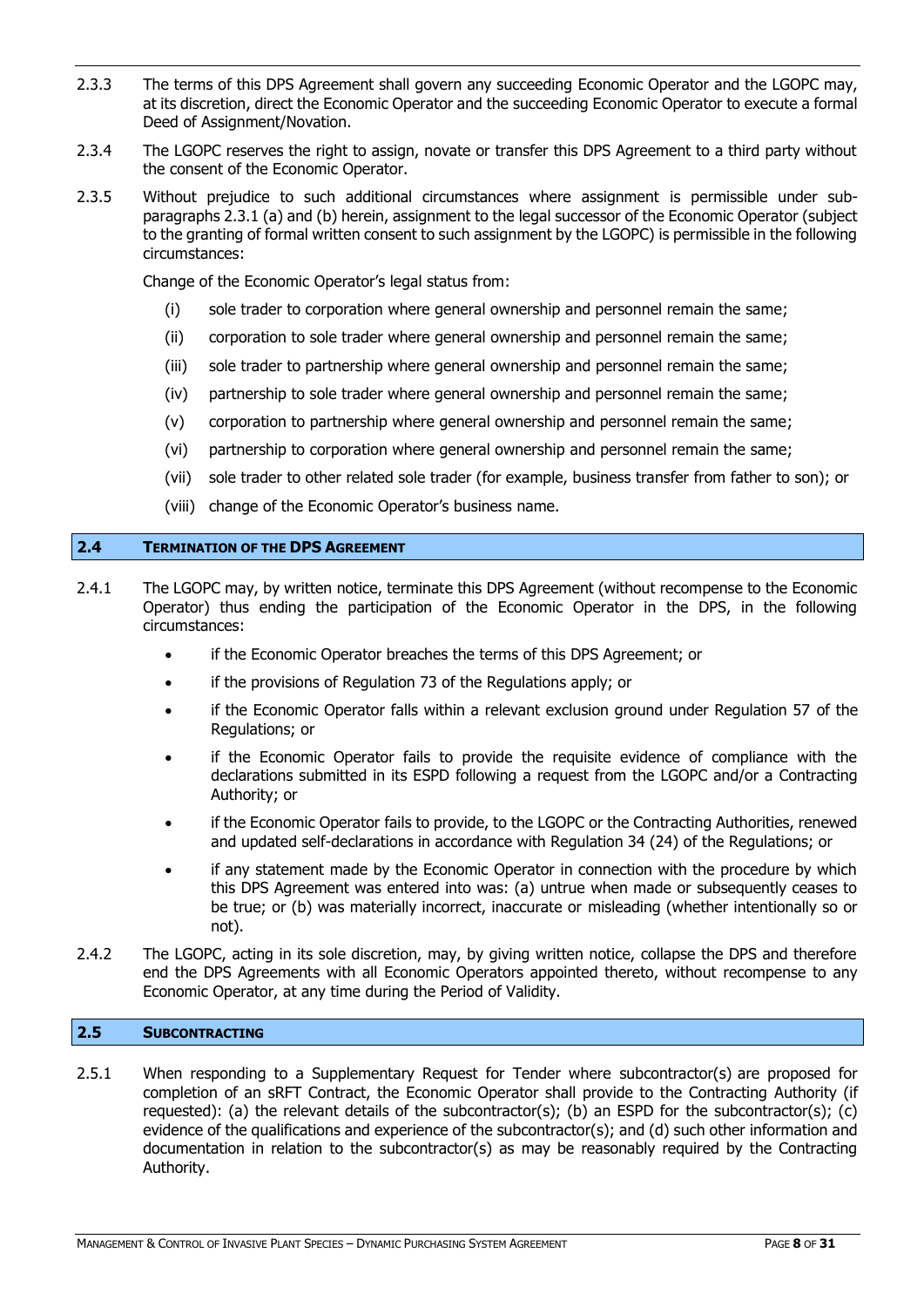#### <span id="page-8-0"></span>**2.6 RELIANCE ON CAPACITY OF OTHER ENTITIES**

- 2.6.1 Where an Economic Operator has relied on the capacities of other entities to satisfy the selection criteria for entry on to the DPS:
	- it shall, upon request by the Contracting Authority, demonstrate to the Contracting Authority that it will have at its disposal the resources necessary by providing a written undertaking from that other entity, in terms satisfactory to the Contracting Authority and duly evidenced, confirming that the entity in question will place the necessary resources at the disposal of the Economic Operator
	- such entity must, when requested by the Contracting Authority, provide joint and several liability to the Contracting Authority for the performance and fulfilment of any sRFT Contracts (this may take the form of a guarantee, letter of reliance, such entity being a party to the sRFT Contract or other form of commitment as directed by the Contracting Authority).
- 2.6.2 An Economic Operator may only rely on the capacities of other entities where those entities will perform the works and/or services for which these capacities are required.

# <span id="page-8-1"></span>**2.7 TAX COMPLIANCE**

- 2.7.1 All payments under an sRFT Contract are conditional upon the Economic Operator (and its subcontractor(s) where appropriate) being tax compliant.
- 2.7.2 The Economic Operator (and its subcontractor(s) where appropriate) must comply with the following:
	- (a) at a minimum, the terms of the Department of Finance Circulars 43/2006 and 44/2006: Tax Clearance Procedures Public Sector Contracts (as may be amended, updated or re-published by the relevant body from time to time and as then apply at the time of the sRFT Contract) and;
	- (b) such other requirements and directions that an individual Contracting Authority may impose in order to satisfy itself that the Economic Operator (and its subcontractor(s) where appropriate) is tax compliant.

#### <span id="page-8-2"></span>**2.8 EMPLOYEES**

2.8.1 The Economic Operator (and its subcontractor(s) where appropriate) must comply with all legal requirements in relation to PAYE and PRSI and must ensure that the rates of pay and conditions of employment, including pension contributions: (a) comply with all applicable laws; and (b) are at least as favourable as those for the relevant category of worker in any sectoral employment orders, employment regulation orders or registered employment agreements.

# <span id="page-8-3"></span>**2.9 ENVIRONMENTAL & SOCIAL CONSIDERATIONS**

- 2.9.1 In the performance of an sRFT Contract, the Economic Operator and its subcontractors (if applicable) shall comply with all applicable obligations in the field of environmental, social and labour law that apply at the place where the services/works are provided, that have been established by EU law, national law, collective agreements or by international, environmental, social and labour law listed in Schedule 7 of the Regulations.
- 2.9.2 This DPS facilitates the inclusion of environmental and social considerations and labour law in the Award Criteria published at Supplementary Request for Tender stage as set out in Section 5 hereunder.

#### <span id="page-8-4"></span>**2.10 STATUTORY OBLIGATIONS AND APPLICABLE LAW**

2.10.1 This DPS Agreement shall be governed by and construed in accordance with the laws of Ireland and the courts of Ireland shall have exclusive jurisdiction to hear and determine any disputes arising out of or in connection with same.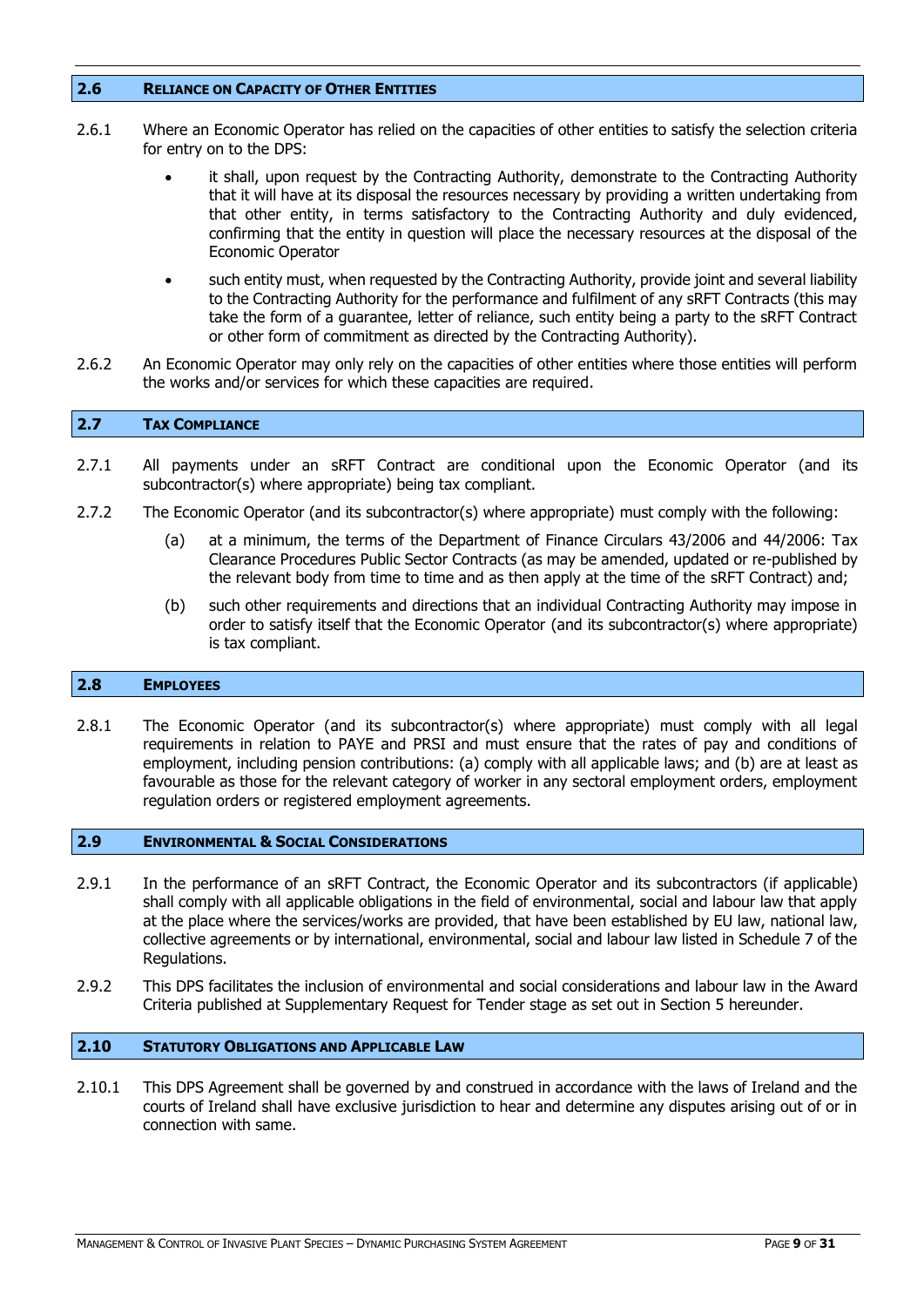#### <span id="page-9-0"></span>**2.11 FREEDOM OF INFORMATION ACTS**

2.11.1 The LGOPC and the Contracting Authorities are subject to the Freedom of Information Act, 2014 and the Economic Operator acknowledges that information provided in response to a Supplementary Request for Tender may be considered confidential or commercially sensitive. The Economic Operator should consider if any information supplied by it in response to a Supplementary Request for Tender, should not be disclosed because it is commercially sensitive or confidential and if this is the case, the Economic Operator should, when providing the information, identify same and specify the reasons for its commercial sensitivity or confidentiality. The LGOPC and the Contracting Authorities shall have regard to such statement but shall not be bound by it. If the Contracting Authority and/or the LGOPC, in their discretion, are satisfied that the information should be properly regarded as being confidential or commercially sensitive, the information shall be kept confidential subject to the LGOPC's and/or the Contracting Authority's obligations under public procurement and Freedom of Information laws.

#### <span id="page-9-1"></span>**2.12 CANVASSING**

- 2.12.1 Canvassing or any effort by the Economic Operator to influence the personnel and/or agents of the LGOPC and/or the Contracting Authorities in relation to the DPS or a Supplementary Request for Tender may result in: (a) the disqualification of the Economic Operator by the LGOPC from the DPS; and/or (b) the disqualification of the Economic Operator by the Contracting Authority from the Supplementary Request for Tender.
- 2.12.2 Where the Economic Operator has an existing relationship with personnel and/or agents of the LGOPC and/or the Contracting Authorities, it is advised that any discussions, correspondence or other communications with regards to the DPS and/or its Supplementary Requests for Tenders may be treated as canvassing.
- 2.12.3 In accordance with the Ethics in Public Office Act, 1995 (as amended), any money, gifts or other consideration furnished by an Economic Operator seeking to obtain an sRFT Contract or otherwise influence the DPS will be deemed to have been paid or given corruptly unless the contrary is proved.

#### <span id="page-9-2"></span>**2.13 CONFLICTS OF INTEREST AND REGISTRABLE INTEREST**

- 2.13.1 Any actual or potential conflict of interest involving the Economic Operator and a Contracting Authority and/or the LGOPC must be disclosed by the Economic Operator as soon as it becomes apparent.
- 2.13.2 The LGOPC and/or the Contracting Authorities may investigate potential conflicts of interest with the Economic Operator where it deems it necessary for the proper and transparent administration of the DPS.
- 2.13.3 Where the LGOPC and/or the Contracting Authority determines a material conflict of interest arises it may, at its sole discretion, permit the situation to continue subject to the Economic Operator's satisfactory compliance with safeguards specified by the LGOPC and/or the Contracting Authority.
- 2.13.4 Where the LGOPC and/or the Contracting Authority determines a material conflict of interest arises and same can only be remedied by the exclusion of the Economic Operator from a Supplementary Request for Tender and/or an sRFT Contract, the LGOPC and/or the Contracting Authority shall exclude the Economic Operator from same.
- 2.13.5 Any registrable interest (having the meaning prescribed by the Ethics in Public Office Act, 1995) involving the Economic Operator and the LGOPC and/or a Contracting Authority, must be fully disclosed to the LGOPC and/or the Contracting Authority immediately upon such information becoming known to the Economic Operator.

# <span id="page-9-3"></span>**2.14 CONFIDENTIALITY**

2.14.1 All documents and information in relation to the DPS and its application process provided to the Economic Operator by the LGOPC shall be treated as strictly confidential by the Economic Operator.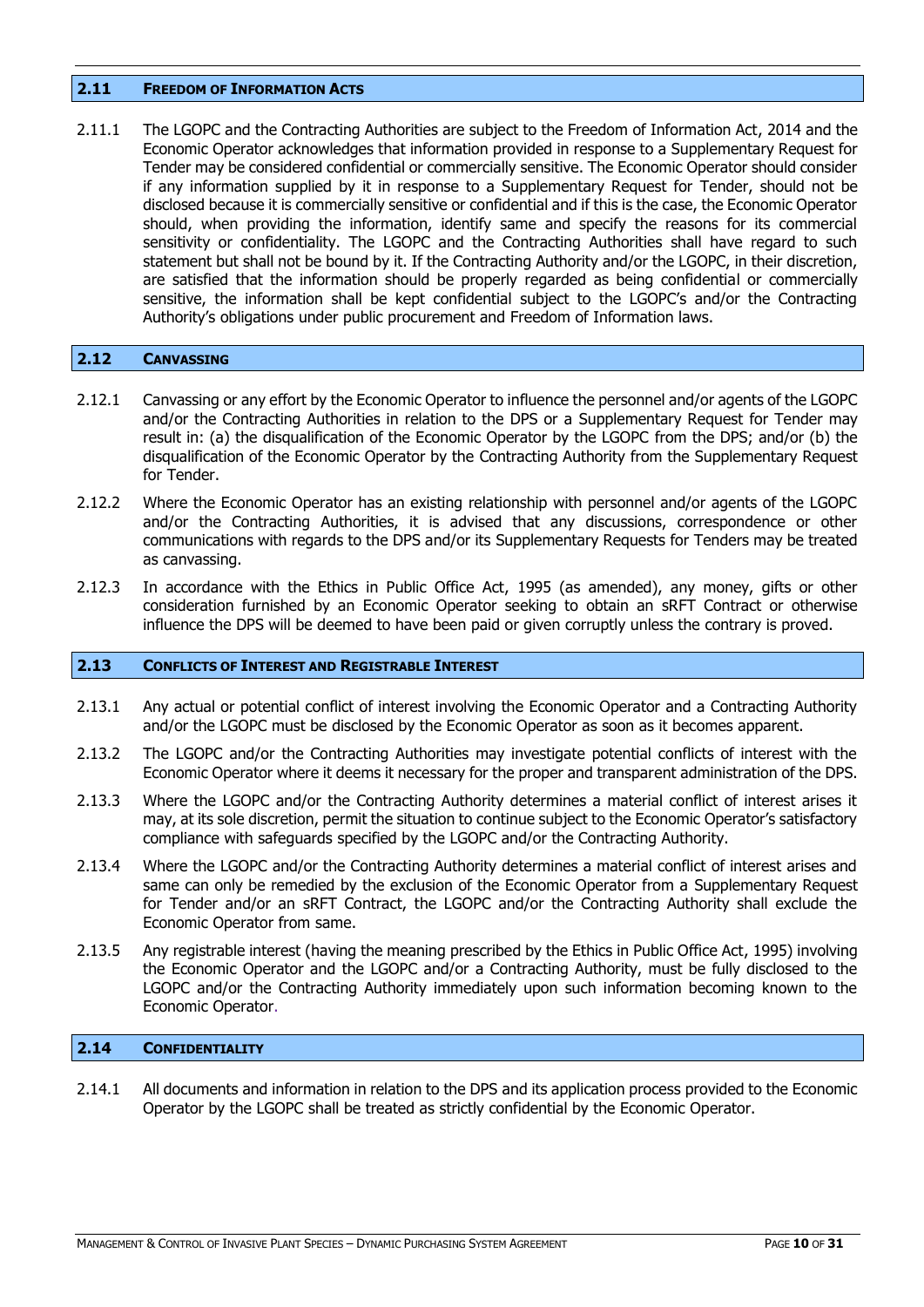#### <span id="page-10-0"></span>**2.15 DATA PROTECTION**

- 2.15.1 In this clause, "Data Protection Laws" means: (a) the Irish Data Protection Acts, 1988 to 2018; (b) the General Data Protection Regulation (EU), 2016/679 ("GDPR"); and (c) any other applicable law or regulation relating to the processing of personal data and to privacy including (but not limited to) the E-Privacy Directive and the European Communities (Electronic Communications Networks and Services) (Privacy and Electronic Communications) Regulations, 2011 ("E-Privacy Regulations") (as may be amended, updated or re-published by the relevant body from time to time and as then apply at the time of an sRFT Contract).
- 2.15.2 The Contracting Authorities and the LGOPC will each be an Independent Data Controller (where Data Controller has the meaning given under the Data Protection Laws) in respect of any Personal Data (where Personal Data has the meaning given under the Data Protection Laws) required to be provided by the Economic Operator in response to this DPS Agreement and any Supplementary Request for Tender.
- 2.15.3 The Economic Operator, as Data Controller in respect of any Personal Data provided by it, in its application to the DPS and in response to a Supplementary Request for Tender, is required to confirm that all Data Subjects (where Data Subject has the meaning given under the Data Protection Laws) whose Personal Data is provided by the Economic Operator have consented to the processing of such Personal Data by the Economic Operator, the LGOPC, the Contracting Authorities, the evaluation teams and the operator of [www.supplygov.ie](http://www.supplygov.ie/) (hereinafter referred to as "Supplygov") for the purpose of the participation of the Economic Operator in the DPS and/or Supplementary Request for Tender or that the Economic Operator otherwise has a legal basis for providing such Personal Data to the foregoing for the purpose of its participation in the DPS.
- 2.15.4 The Contracting Authorities and the LGOPC, each as an independent Data Controller, may process the Personal Data as follows:
	- by the Contracting Authorities disclosing data (including Personal Data of the Economic Operator and/or their employees or other related third-party agents such as those persons' names, contact details, work experience etc.) to the LGOPC.
- 2.15.5 The Contracting Authorities, as an independent Data Controller, may share the Personal Data as follows:
	- share such Personal Data with other bodies within the public and/or semi-state sectors that use the Supplygov service as required by this DPS Agreement. The list of such public and/or/semi-State bodies is maintained on Supplygov and is updated from time to time. In addition, such Personal Data may be shared with the Office of Government Procurement, the Local Government Management Agency and with other bodies as required under law.
- 2.15.6 The Contracting Authorities and the LGOPC shall enter into a Data Sharing Agreement, which shall govern the sharing of the Personal Data between them and their respective rights, obligations and liability in relation to this.
- 2.15.7 The Economic Operator shall be individually responsible, as an independent Data Controller, for its own processing of the Personal Data and must fully comply with its obligations as a Data Controller under the Data Protection Laws in this regard.
- 2.15.8 Neither the Economic Operator nor the LGOPC shall be construed as a Data Processor (where Data Processor has the meaning given under the Data Protection Laws) in relation to the other, unless the conditions for processing of the Personal Data change so that one party processes Personal Data on behalf of and on the instructions of the other party.
- 2.15.9 The Economic Operator and the LGOPC shall not be construed as Joint Data Controllers (where Joint Data Controllers has the meaning given under the Data Protection Laws) unless the conditions for processing of the Personal Data change such that the parties in conjunction with one another jointly, in a collaborative fashion, determine the purposes and means of processing the Personal Data.
- 2.15.10 The Economic Operator will inform the LGOPC as soon as possible of any requests from Data Subjects regarding rectification or erasure of Personal Data included in a tender, or restriction of or objection to the processing of such Personal Data for the purposes set out herein. The Economic Operator shall, to the extent that such a request affects the processing of such Personal Data by the LGOPC, provide reasonable assistance to the LGOPC and or the Contracting Authorities to enable compliance with the Data Protection Laws. Notwithstanding the foregoing, the Economic Operator shall remain responsible itself for dealing with requests from Data Subjects in respect of Personal Data, to the extent that such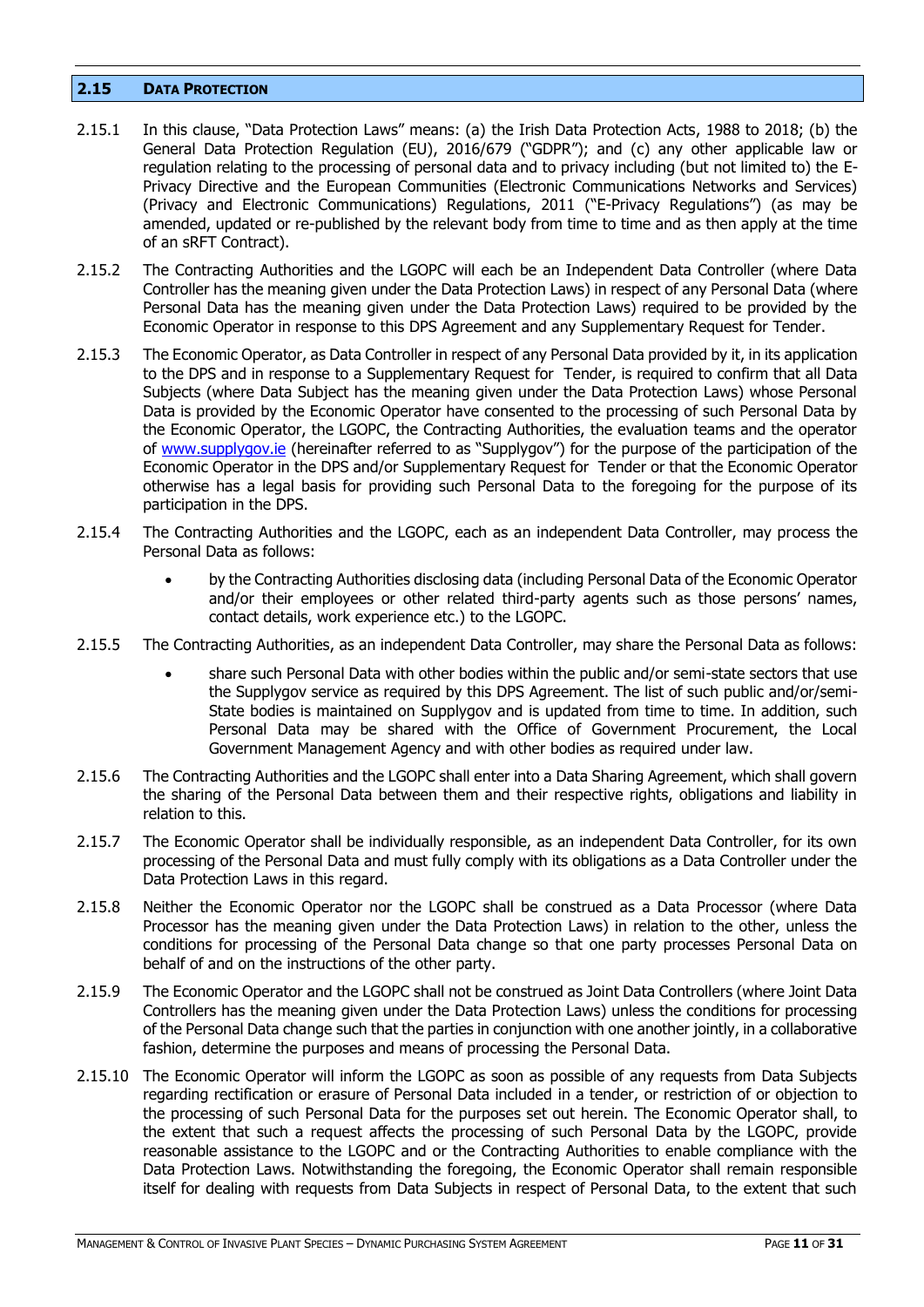requests are directed by the Data Subject to the Economic Operator (or any of its agents, employees or sub-contractors).

- 2.15.11 The Economic Operator shall notify the LGOPC immediately if the Economic Operator becomes aware of, or suspects: (i) any breach of this section; or (ii) a Personal Data breach which is likely to affect or invoke the LGOPC's obligations under the Data Protection Laws; or (iii) any situation or envisaged development that shall in any way influence, change or limit the processing of the Personal Data included in the tender for the purposes set out herein. The Economic Operator shall document all Personal Data breaches in accordance with the Data Protection Laws and fully co-operate with the LGOPC and/or the Contracting Authorities to ensure compliance with the Data Protection Laws. The Economic Operator shall use reasonable endeavours to mitigate any damage suffered by a Data Subject in these circumstances.
- 2.15.12 The Economic Operator hereby indemnifies the LGOPC and the Contracting Authorities against all claims, liabilities, costs, expenses, damages and losses suffered or incurred by the LGOPC and/or the Contracting Authorities arising out of or in connection with any breach by the Economic Operator (or any of its employees/agents/sub-contractors) of any terms of this section, or its obligations under the Data Protection Laws, or any use by the Economic Operator of the Personal Data.

# <span id="page-11-0"></span>**2.16 PUBLIC HEALTH**

2.16.1 All works proposed under this Agreement must be capable of being undertaken in compliance with all Safety, Health and Welfare at Work legislation and guidance including, but not limited to, public health advice and requirements, and any applicable public service standard operating procedures which have been put in place by the Government, Government Departments, State Agencies and/or construction industry representative bodies in response to a public health emergency.

#### <span id="page-11-1"></span>**2.17 CHILD PROTECTION & VETTING**

- 2.17.1 Contractors Personnel shall strictly adhere to the Contracting Authorities child protection policy which will be included with the sRFT documents for the information of Contractors – if applicable.
- 2.17.2 Contractors Personnel may be subject to routine Garda Security Clearance procedures prior to being allowed entry onto certain sites, including but not limited to Local Authority, An Garda Síochána, Health Service Executive, Department of Defence and Department of Education sites. Co-operation with these procedures is mandatory.

#### <span id="page-11-2"></span>**2.18 PERFORMANCE BOND**

2.18.1 Economic Operators are not required to have a Performance Bond in place when submitting their application for admittance to the DPS. However, if successfully admitted to the Agreement, Economic Operators, if requested to do so by a Contracting Authority, may be required to provide a Performance Bond prior to the award of an sRFT Contract.

#### <span id="page-11-3"></span>**2.19 BREXIT**

2.19.1 It shall be the responsibility of the Economic Operator to fulfil the obligations under an sRFT Contract and, where applicable, any Task Order notwithstanding any changes in circulars, law, regulations, taxation or duties or other restrictions which might arise following the withdrawal of the United Kingdom from membership of the European Union.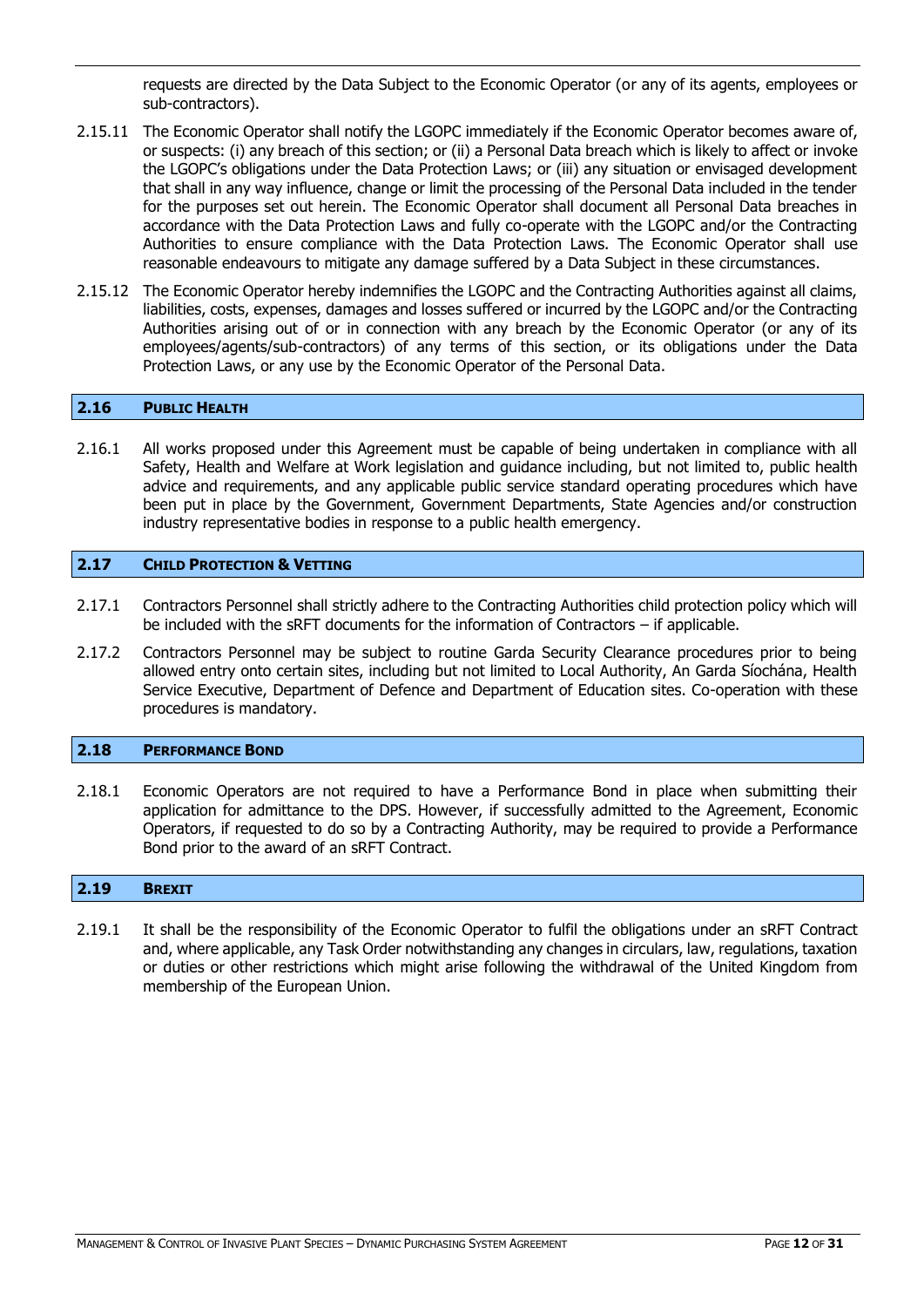# <span id="page-12-0"></span>**3.0 EVIDENCE IN SUPPORT OF MINIMUM STANDARDS**

# <span id="page-12-1"></span>**3.1 INTRODUCTION**

- 3.1.1 An Economic Operator may be required to provide supporting documentation to verify their status with respect to the minimum standards set out below. The supporting documentation must be provided within five working days when requested by the LGOPC and/or Contracting Authority. If the supporting documentation is not provided or is withheld or if there is a serious misrepresentation in supplying such supporting documentation, the LGOPC and/or the Contracting Authority may, at their discretion, exclude the Economic Operator from the sRFT and/or the DPS.
- 3.1.2 Unless otherwise indicated, the evidence in support of minimum standards as set out below applies to all Lots.

# <span id="page-12-2"></span>**3.2 TECHNICIANS OR TECHNICAL BODIES RESPONSIBLE FOR QUALITY CONTROL**

3.2.1 The evidence in support of this minimum standard is a written statement naming the Technicians and Technical Bodies, particularly those involved in quality control.

#### <span id="page-12-3"></span>**3.3 FINANCIAL CONFIRMATORY NOTE**

3.3.1 The evidence in support of this minimum standard is a signed completed Financial Confirmatory Note in the form published.

#### <span id="page-12-4"></span>**3.4 LOT-1: PROFESSIONAL SERVICES RELATING TO THE MANAGEMENT AND CONTROL OF INVASIVE PLANT SPECIES**

#### 3.4.1 **Designer and Project Supervisor for The Design Process (PSDP)**

The evidence relating to the declaration made by the Economic Operator with its application, in respect of the Designer and Project Supervisor for the Design Process (PSDP) Appointment, to be provided when requested is demonstrating compliance with relevant Health and Safety legislation.

#### 3.4.2 **Health and Safety Compliance Declaration – Specialist as Designer**

The evidence relating to the the declaration made by the Economic Operator with its application, in respect of the Specialist as Designer, to be provided when requested, is as follows:

- (a) a copy of the Economic Operator's current general Health and Safety Policy;
- (b) an outline of the Economic Operator's management organisational structure with regard to allocation of duties, delegation of responsibilities, etc., in relation to Health and Safety;
- (c) copies of standard forms used for risk assessments as part of the Economic Operator's duties under the Safety, Health and Welfare at Work Act, 2005;
- (d) details of the Economic Operator's arrangements for Continuing Professional Development (both relevant to the design discipline and health and safety) of personnel, including personnel who would be employed on the project;
- (e) details of the Economic Operator's procedures for disseminating up-to-date developments on health and safety issues;
- (f) details of the Economic Operator's arrangements for the co-ordination of information between the different designers and technical disciplines involved in a project; and
- (g) details of the Economic Operator's methodology for the dissemination of health and safety information for the design and construction stage on this or equivalent projects.

# 3.4.3 **Educational and Professional Qualifications (Management) – Health and Safety**

The evidence in respect of the Health and Safety Competence of Management Staff is for the Economic Operator to provide sufficient Management Staff with Health and Safety qualifications, training and experience, relevant to the services/works anticipated to be completed under this Agreement by: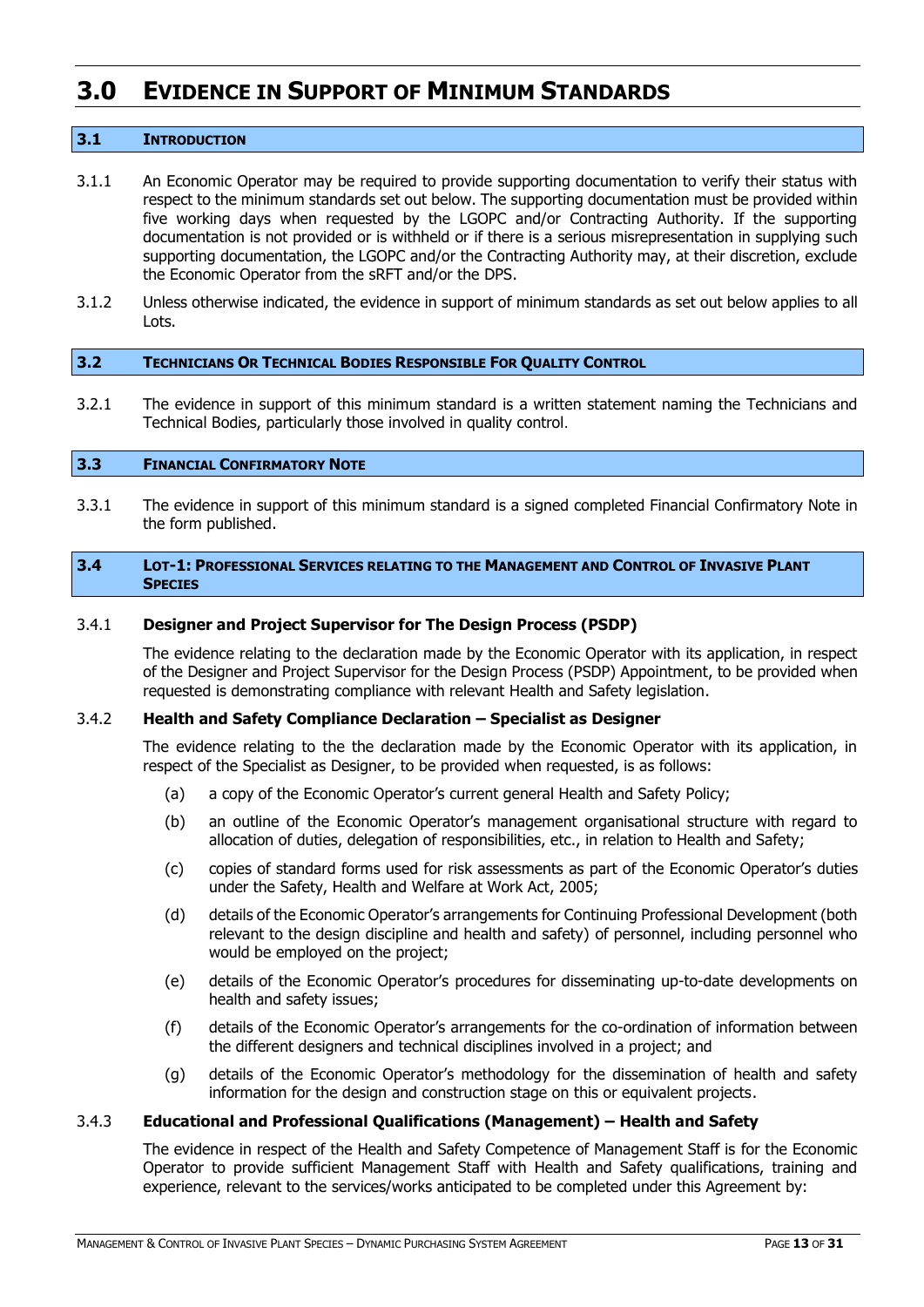(i) providing OHSAS 18001 Certification, or other equivalent independently certified health and Safety management system with appropriate Health and Safety training and resources,

# **Or**

- (ii) providing the following details:
	- the educational qualifications, professional qualifications (e.g. professionally qualified project managers, architects, engineers etc. – with dates obtained), and experience in so far as they are relevant to health and safety, and/or
	- educational qualifications, professional qualifications (as above) with at least one member of the managerial staff who has experience in relation to projects relevant to the services/works under this Agreement;
	- The curriculum vitae of the managerial staff in so far as they relate to Health and Safety training and/or experience and also the organisational structure of the firm; and
	- having at least 8 hours annual (i.e. in-house or a CPD course) Health and Safety training in relation to projects relevant to the services/works under this Agreement.

# 3.4.4 **Educational and Professional Qualifications (Management) – Technical Capability**

The evidence in support of the Technical Capability of Management Staff is to provide at least one (1) member of the managerial staff who holds a National Framework of Qualifications (NFQ) Level Seven (7) or higher, plus five (5) years' experience, or equivalent relevant to the service/work under this Agreement.

Note:

Equivalent managerial staff technical capability offered by the Economic Operator must include as a minimum an NFQ Level Six (6) qualification, plus eight (8) years' experience in managing projects relevant to the services/works under this Agreement.

# 3.4.5 **Educational and Professional Qualifications (Personnel) – Health and Safety Competence**

The evidence in support of the Health and Safety competence of personnel, relevant to the services/work anticipated to be completed under this Agreement is a Safe Pass Card, or equivalent.

#### <span id="page-13-0"></span>3.5 LOT-2: WORKS RELATING TO THE TREATMENT, MANAGEMENT AND CONTROL OF INVASIVE PLANT SPECIES **(INCLUDING PROFESSIONAL SERVICES WHERE REQUIRED)**

# 3.5.1 **Contractor and Project Supervisor for The Construction Stage (PSCS)**

The evidence relating to the declaration made by the Economic Operator with its application, in respect of the Contractor and Project Supervisor for the Construction Stage (PSCS) Appointment, to be provided when requested is demonstrating compliance with relevant Health and Safety legislation.

# 3.5.2 **Contractor as Designer and Project Supervisor for The Design Process (PSDP)**

The evidence relating to the declaration made by the Economic Operator with its application, in respect of the Contractor as Designer and Project Supervisor for the Design Process (PSDP) Appointment, to be provided when requested is demonstrating compliance with relevant Health and Safety legislation.

# 3.5.3 **Health and Safety Compliance Declaration – Contractor**

The evidence relating to the declaration made by the Economic Operator with its application, in respect of Health and Safety Compliance - Contractor, to be provided when requested, is as follows:

- a) a copy of the Economic Operator's current general Health and Safety Policy;
- b) an outline of the Economic Operator's management organisational structure with regard to allocation of duties, delegation of responsibilities, etc., in relation to Health and Safety;
- c) copies of standard forms used for method statements and risk assessments as part of the Economic Operator's duties under the Safety, Health and Welfare at Work Act, 2005;
- d) details of the Economic Operator's arrangements for continuing training of personnel in Health and Safety, including personnel who would be employed on the project;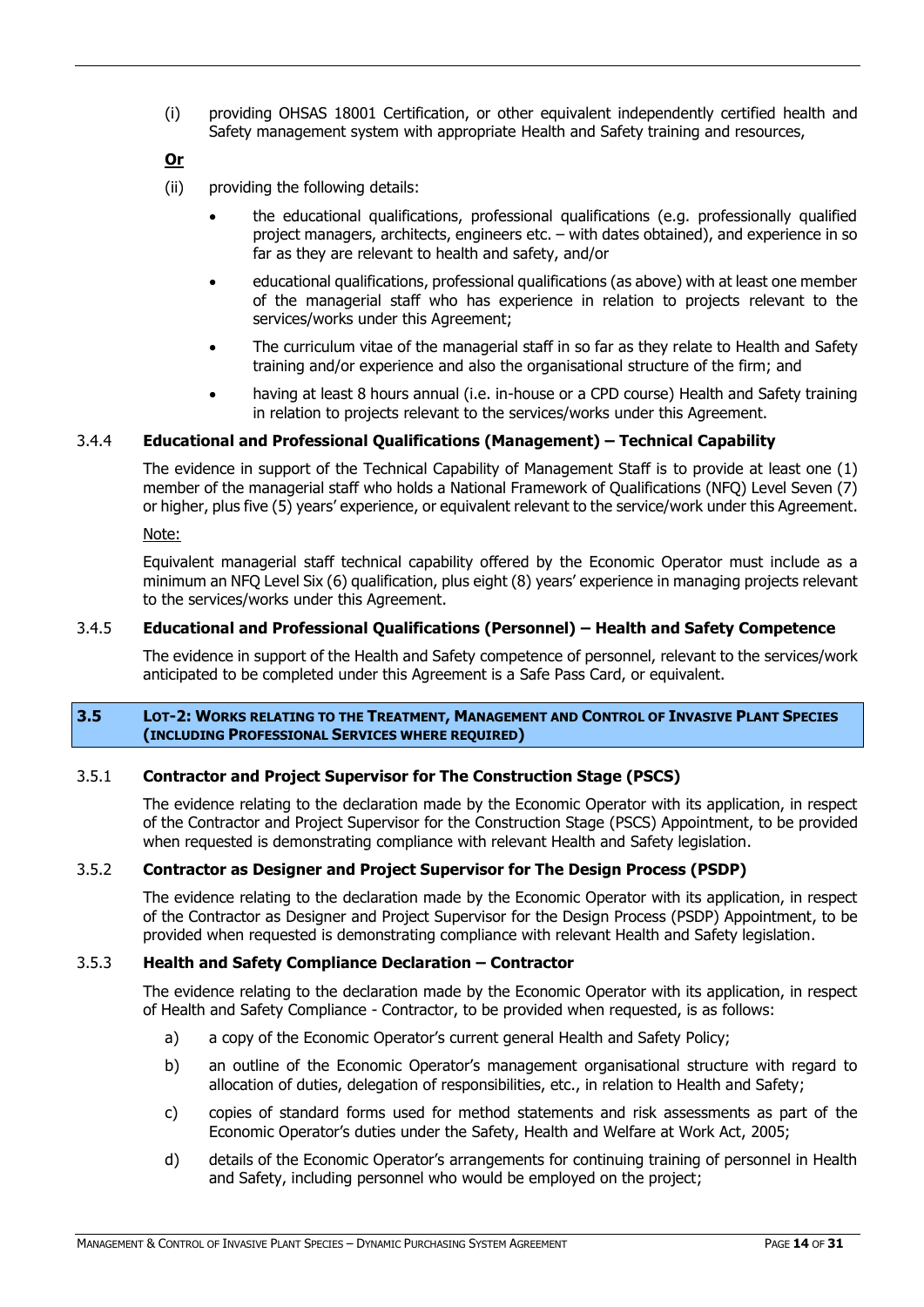- e) details of the Economic Operator's procedures for disseminating up-to-date developments on health and safety issues;
- f) details of the Economic Operator's arrangements for the co-ordination of information between the different contractors, suppliers and designers involved in a project; and
- g) details of the Economic Operator's methodology for the dissemination of health and safety information for the construction stage on this or equivalent projects.

# 3.5.4 **Health and Safety Compliance Declaration - Project Supervisor for The Construction Stage (PSCS)**

The evidence relating to the declaration made by the Economic Operator with its application, in respect of the Health and Safety Compliance - Project Supervisor for the Construction Stage (PSCS), to be provided when requested, is as follows:

- (a) a copy of the Economic Operator's current general Health and Safety Policy;
- (b) an outline of the Economic Operator's management organisational structure with regard to allocation of duties, delegation of responsibilities, etc., in relation to Health and Safety;
- (c) copies of standard forms used for method statements and risk assessments as part of the Economic Operator's duties under the Safety, Health and Welfare at Work Act, 2005;
- (d) details of the Economic Operator's arrangements for continuing Health and Safety training of PSCS personnel, including personnel who would be employed on the project;
- (e) details of the Economic Operator's procedures for disseminating up-to-date developments on health and safety issues;
- (f) details of the Economic Operator's arrangements for the co-ordination of information between the different contractors, suppliers and designers involved in a project; and
- (g) details of the Economic Operator's methodology for the dissemination of health and safety information for the design and construction stage on this or equivalent projects.

# 3.5.5 **Health and Safety Compliance Declaration – Contractor/Specialist as Designer**

The evidence relating to the declaration made by the Economic Operator with its application, in respect of Health and Safety Compliance - Contractor/Specialist as Designer, to be provided when requested, is as follows:

- (a) a copy of the Economic Operator's current general Health and Safety Policy;
- (b) an outline of the Economic Operator's management organisational structure with regard to allocation of duties, delegation of responsibilities, etc., in relation to Health and Safety;
- (c) copies of standard forms used for risk assessments as part of the Economic Operator's duties under the Safety, Health and Welfare at Work Act, 2005;
- (d) details of the Economic Operator's arrangements for Continuing Professional Development (both relevant to the design discipline and health and safety) of personnel, including personnel who would be employed on the project;
- (e) details of the Economic Operator's procedures for disseminating up-to-date developments on health and safety issues;
- (f) details of the Economic Operator's arrangements for the co-ordination of information between the different designers and technical disciplines involved in a project; and
- (g) details of the Economic Operator's methodology for the dissemination of health and safety information for the design and construction stage on this or equivalent projects.

# 3.5.6 **Educational and Professional Qualifications (Management) – Health and Safety**

The evidence in respect of the Health and Safety Competence of Management Staff is for the Economic Operator to satisfy both **A** and **B** below:

**A.** To provide sufficient Management Staff with Health and Safety qualifications, training and experience, relevant to the services/works anticipated to be completed under this Agreement by: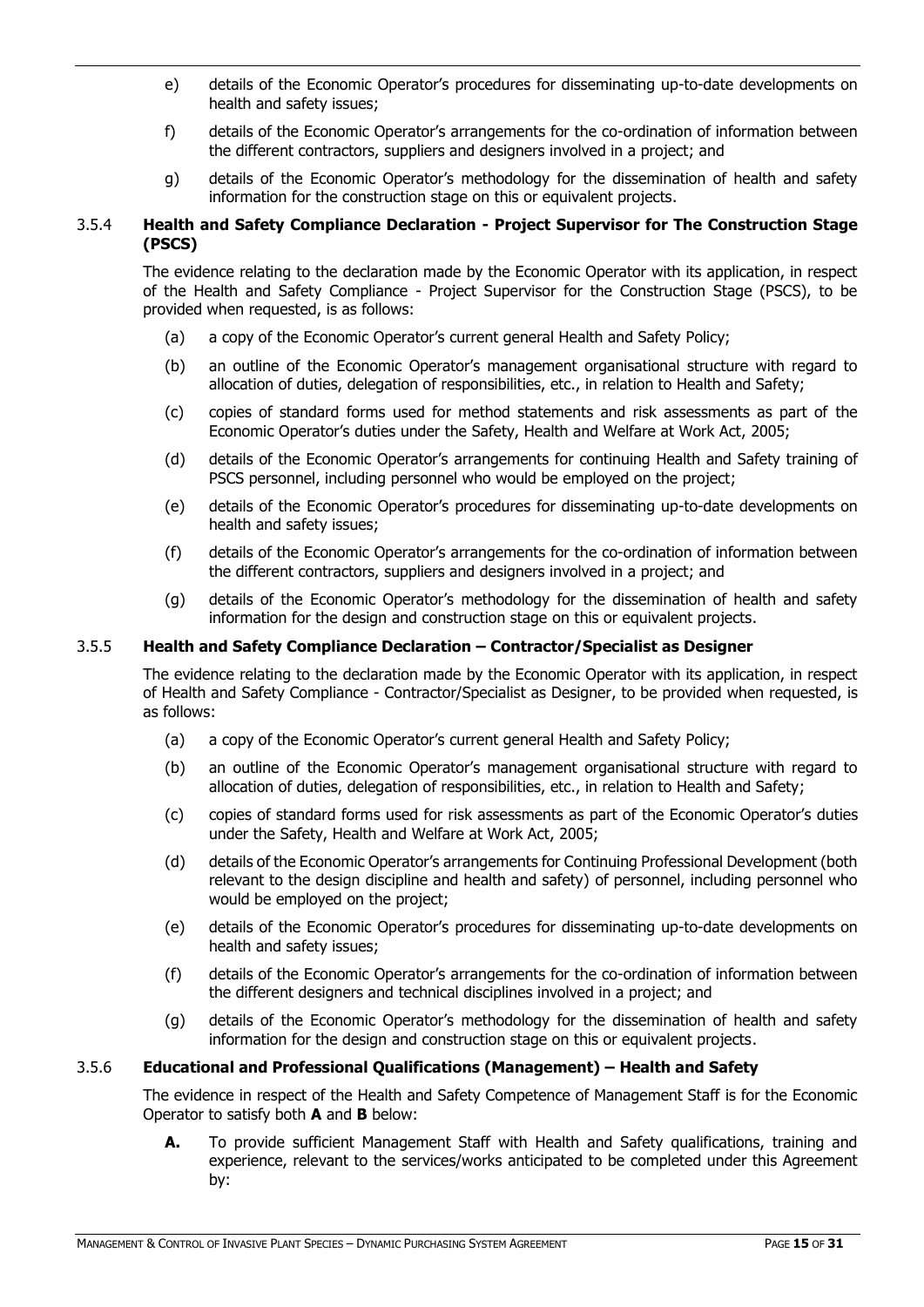- (i) providing OHSAS 18001 Certification, or other equivalent independently certified Health and Safety Management system with appropriate Health and Safety training and resources, **Or**
- (ii) providing the following details:
	- the educational qualifications, professional qualifications (e.g. professionally qualified project managers, architects, engineers etc. – with dates obtained), and experience in so far as they are relevant to health and safety, and/or
	- educational qualifications, professional qualifications (as above) with at least one member of the managerial staff who has experience in relation to projects relevant to the services/works under this Agreement;
	- the curriculum vitae of the managerial staff in so far as they relate to health and safety training and/or experience and also the organisational structure of the firm; and
	- having at least 8 hours annual (i.e. in-house or a CPD course) health and safety training in relation to projects relevant to the services/works under this Agreement.
- **B.** To provide at least one (1) site manager/site agent, or equivalent, with Health and Safety qualifications, training and experience, relevant to the works anticipated to be completed under this Agreement by:
	- (i) providing a Safe-T-Cert, or OHSAS 18001 Certification, or other equivalent independently certified Health and Safety Management system with appropriate Health and Safety training and resources, **Or**
	- (ii) providing the following details:
		- the educational qualifications, professional qualifications (e.g. professionally qualified project managers, engineers etc. – with dates obtained), and experience in so far as they are relevant to health and safety, and/or
		- the educational qualifications, professional qualifications (as above) and experience in so far as it is relevant to health and safety on projects relevant to the services/works under this Agreement;
		- the curriculum vitae in so far as they relate to Health and Safety training and/or experience; and
		- having at least 8 hours annual (i.e. in-house or a CPD course) Health and Safety training in relation to projects relevant to the services/works under this Agreement.

# 3.5.7 **Educational and Professional Qualifications (Management) – Technical Capability**

The evidence in respect of the Technical Capability of Management Staff is for the Economic Operator to satisfy both **A** and **B** below:

**A.** To provide at least one (1) member of the managerial staff who holds a National Framework of Qualifications (NFQ) Level Seven (7) or higher, plus five (5) years' experience, or equivalent, in managing projects relevant to the service/works under this Agreement:

**Note:** Equivalent managerial staff technical capability offered by the Economic Operator must include as a minimum an NFQ Level Six (6) qualification, plus eight (8) years' experience in managing projects relevant to the services/works under this Agreement.

**B.** To provide at least one (1) site manager/site agent, or equivalent, that holds a NFQ Level Six (6) or higher, plus five (5) years' experience, or equivalent, in managing projects relevant to the works under this Agreement.

**Note:** Equivalence to an NFQ Level Six (6) or higher, plus five (5) years experience, is a minimum of eight (8) years experience in managing projects relevant to the services/works under this Agreement.

# 3.5.8 **Educational and Professional Qualifications (Personnel) – Health and Safety Competence**

The evidence in respect of the Health and Safety competence of personnel, relevant to the services/works anticipated to be completed under this Agreement is a Safe Pass Card, or equivalent.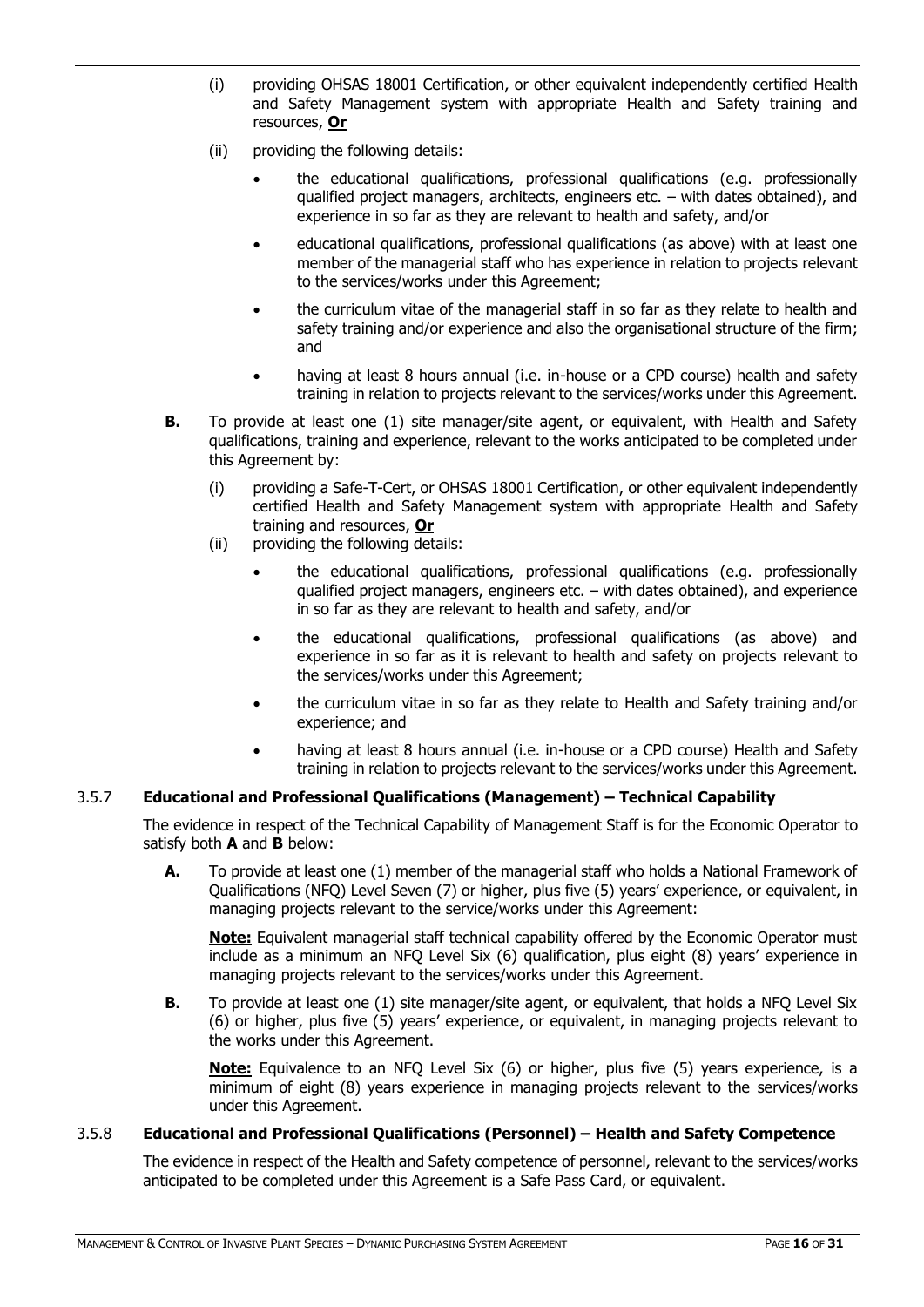# <span id="page-16-0"></span>**4.0 GENERAL SPECIFICATION**

#### <span id="page-16-1"></span>**4.1 GENERAL INTRODUCTION**

- 4.1.1 Non-native Invasive Plant Species can out-compete native plants, spread rapidly and threaten native plants and biodiversity. If not treated and controlled, they can threaten native biodiversity and lead to ecological, environmental and economic problems.
- 4.1.2 The management of Non-native Invasive Plant Species and the protection of our Flora and Fauna is the subject of several legislative drivers. European Member States are required to put in place effective management measures for those invasive alien species of European Union concern which the Member States have found to be widely spread on their territory.

#### <span id="page-16-2"></span>**4.2 LOT DESCRIPTION**

## 4.2.1 **Lot-1: Professional Services relating to the Management and Control of Invasive Plant Species:**

The relevant management activities associated with professional services relating to the management and control of invasive Plant Species (IPS) may include but are not limited to:

- Identification, Assessments, Inspections & Surveys of the IPS infestation(s),
- Preparation of Management Plans for the management, control and treatment of the IPS infestation(s),
- Preparation of Work Programme(s) and/or Method Statements for the Treatment phase(s) of the IPS infestation(s),
- Estimate the Cost(s) of the Treatment phase(s) of the IPS infestation(s),
- Mapping/Land/GPS Surveys of the IPS infestation(s),
- Supervision and/or Monitoring of the services/works associated with the treatment and control of IPS infestation(s),
- Preparation of Progress reports and/or records including surveys and/or photographs,
- Monitoring and/or Reporting of Re-growth of IPS,
- Role(s) of PSDP and/or Designer,
- Any other management activities associated with the management and control of IPS infestations identified in the sRFT.

#### 4.2.2 **Lot-2: Works relating to the Treatment, Management and Control of Invasive Plant Species (including Professional Services where required):**

The relevant activities associated with Works relating to the Treatment, Management and Control of Invasive Plant Species (including Professional Services where required) (IPS) include but are not limited to:

- All items in Lot 1,
- Chemical and/or Physical Treatment of IPS with associated tasks,
- Bio-security and/or control,
- Role(s) of Contractor and PSCS,
- Any other activities associated with the treatment of IPS infestation(s) identified in the sRFT.

#### <span id="page-16-3"></span>**4.3 SCOPE OF THE SERVICES/WORKS**

4.3.1 The Scope of the Services/Works refers to the management, control and treatment of Invasive Plant Species (IPS) and may include but not be limited to the following:

#### 4.3.2 **Initial Survey**: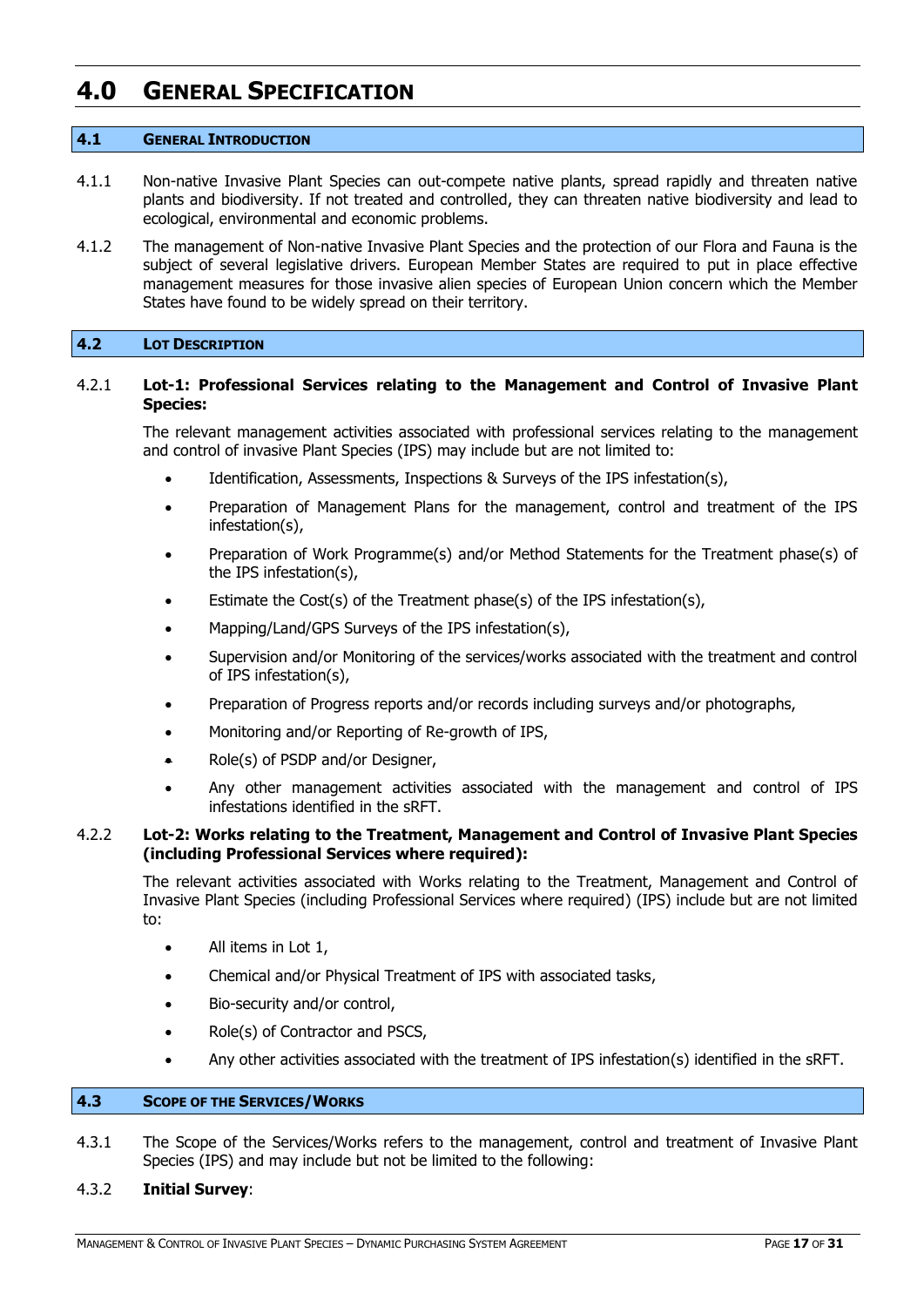In order to detect the presence and record the extent of any IPS infestation(s) of an area, an Initial Survey will typically:

- (i) be undertaken at the time specified in the sRFT by an ecologist/horticulturalist and presented to the Contracting Authority in an agreed format;
- (ii) identify the invasive plant species present; identify the extent of the infestation(s) and the growth stage/season of the plants;
- (iii) identify the proximity to rivers; watercourses; water treatment or water abstraction sources;
- (iv) identify presence of Natura 2000 sites, natural heritage areas, roads and other areas of significance etc.;
- (v) include geo-referenced information to identify the affected location(s);
- (vi) identify (if possible) the source of the invasive species; and
- (vii) provide all other relevant information and comply with any other requirements identified in the sRFT.

# 4.3.3 **Management Plan:**

A Management Plan will typically:

- (i) identify the extent of the infestation and provide all Initial Survey data including details of the location and a description of each stand/occurrence of Invasive Plant Species encountered (with particulars regarding extent and maturity);
- (ii) identify/recommend the optimum treatment, management and control method(s) for each stand/occurrence taking the following into account:
	- (a) The species of invasive plant(s) to be treated;
	- (b) The impact of the treatment method(s) on vegetation or livestock in the vicinity;
	- (c) The impact of wind or rain or fog while noting requirements to avoid adverse impact by run-off or drift;
	- (d) Access constraints to the relevant area;
	- (e) Any watercourses; Special Areas of Conservation; Special Protection Areas; Natural Heritage Areas; water abstraction sources; water treatment plants; swimming areas; open bodies of water; protected structures; National Monuments; areas of archaeological significance; nature preserves; national parks; roads etc. in the vicinity;
	- (f) Any other applicable constraints or consideration.
- (iii) include details of how Health and Safety concerns (including site specific issues) will be dealt with. This is to include addressing any necessary requirement to protect members of the public e.g. if treatment work is to be undertaken in or adjacent to areas where the public have access to;
- (iv) include details of proposed security measures and good site hygiene measures that will be implemented to prevent the spread (accidental or otherwise) of invasive species and to avoid impacting on surrounding habitats e.g. damage to bird, bat or watercourses habitats; damage to trees; herbicide drift etc. The security measures proposed must be in accordance with industry best practice.
- (v) include details of monitoring to be carried out.
- (vi) include details of liaison strategies for stakeholders such as landowners; the National Parks and Wildlife Service; Inland Fisheries Ireland; etc.
- (vii) provide confirmation and details, where applicable, that all other requirements, restrictions and/or constraints identified in the sRFT have been addressed e.g. regarding access arrangements; working hours; signage; landscaping & replacement; traffic management; reporting etc.
- (viii) provide confirmation that all details, where applicable, with any other requirements, restrictions and/or constraints identified in the initial survey have been addressed.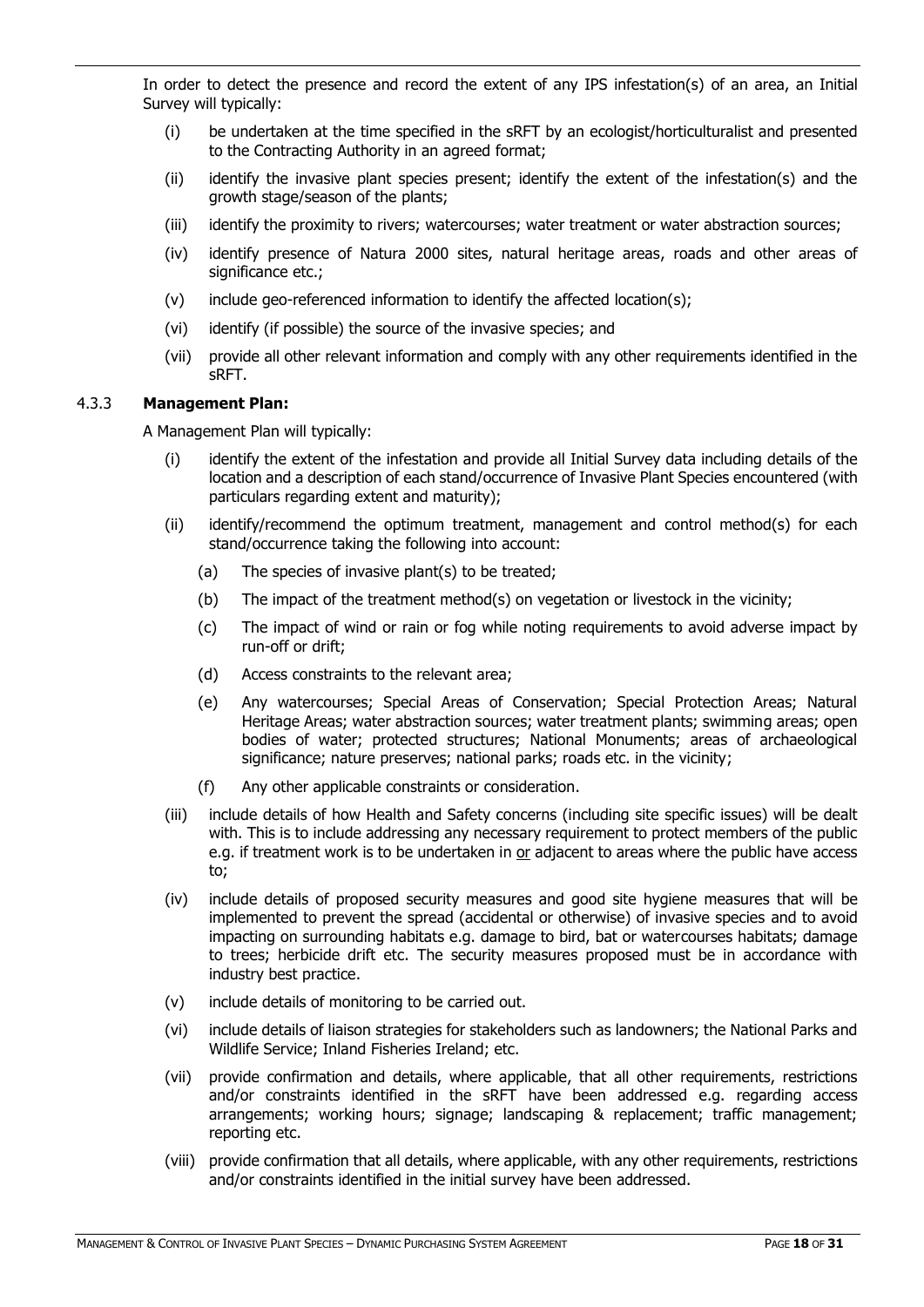- (ix) Proposed methods to manage, control and treat the infestation(s) within the contract period that comply with all statutory provisions.
- (x) provide details of any additional areas of IPS identified/encountered outside of the scope of the proposed works. Please note that any proposed additional treatment works will require written approval from the Contracting Authority in advance i.e. no additional payment can be made without prior approval and written authorisation from the Contracting Authority for the additional work to be carried out. The location details, information on infestation and management of same must be provided to the Contracting Authority in the agreed format.

In general, best practice guidance recommends that where possible, the affected area(s) should be managed and controlled by treatment in its original location (in-situ) and that excavation should be avoided or, at the very least, should be kept to a minimum.

# 4.3.4 **Method Statement**

The Economic Operator may, for the duration of the Contract, be required to submit detailed Method Statements to the Contracting Authority. Typically, the Method Statements shall, at a minimum, address the following:

- (i) **General**: Provide a description of each area where invasive plant species were identified during the Initial Survey. The description for each area is to include (i) details of the invasive plant species identified; (ii) details of any potential constraints and (iii) details, to be revised annually, reflecting the up-to-date status of treatment and control i.e. when that year's treatment is to commence.
- (ii) **Management and Control Method(s)**: Provide details of the management/control/treatment method(s) proposed for each stand/occurrence (and the reason(s) for selecting same). If applicable, provide details of the equipment to be used.
- (iii) **Bio-Security**: Provide details of security measures, in accordance with industry best practice, to be implemented to prevent the spread of invasive species as the works are to be carried out in such a way as to avoid impacting on surrounding habitats. Also provide details of steps to be taken to minimise the movement of vehicles, equipment and personnel in and out of the affected areas, and other site hygiene measures to be employed.
- (iv) **Stakeholder Liaison**: Provide details, where applicable, of liaison with stakeholders such as National Parks and Wildlife Service; Inland Fisheries; landowners; etc. If applicable, this is to include details with respect to gaining access to the works.
- (v) **Health and Safety**: Provide details of how Health and Safety concerns (including site specific issues) will be dealt with.
- (vi) **Works Programme**: Include a Programme of Works, in a clear and concise format, which provides necessary details to illustrate the sequencing of all important items of work elements. This programme must include the proposed start and completion dates for each phase of the activity - taking into account the nature and extent of the infestation, and if applicable, suitable weather windows and/or any other constraints.
- (vii) **Miscellaneous**: Provide details that all other requirements, restrictions and/or constraints have been addressed e.g. regarding access arrangements; traffic management; working hours; signage; landscaping & replacement; reporting etc.

Method Statements may also be required in cases where excavation is to be used as a treatment method for dealing with any invasive plant species - as soil that is contaminated with invasive species is considered to be restricted material in accordance with current legislation i.e. material which has been contaminated with invasive plant species cannot be disposed of at standard waste management facilities. This separate Method Statement is required irrespective of whether the material is to be:

- (i) disposed of at an approved treatment facility by incineration or deep burial at a landfill licenced to accept invasive plant species;
- (ii) dealt with by deep burial within the site boundary;
- (iii) transferred to a separate location to facilitate herbicide treatment over a period of years (bunding) or
- (iv) excavated and/or treated by any combination of the above or by any other method.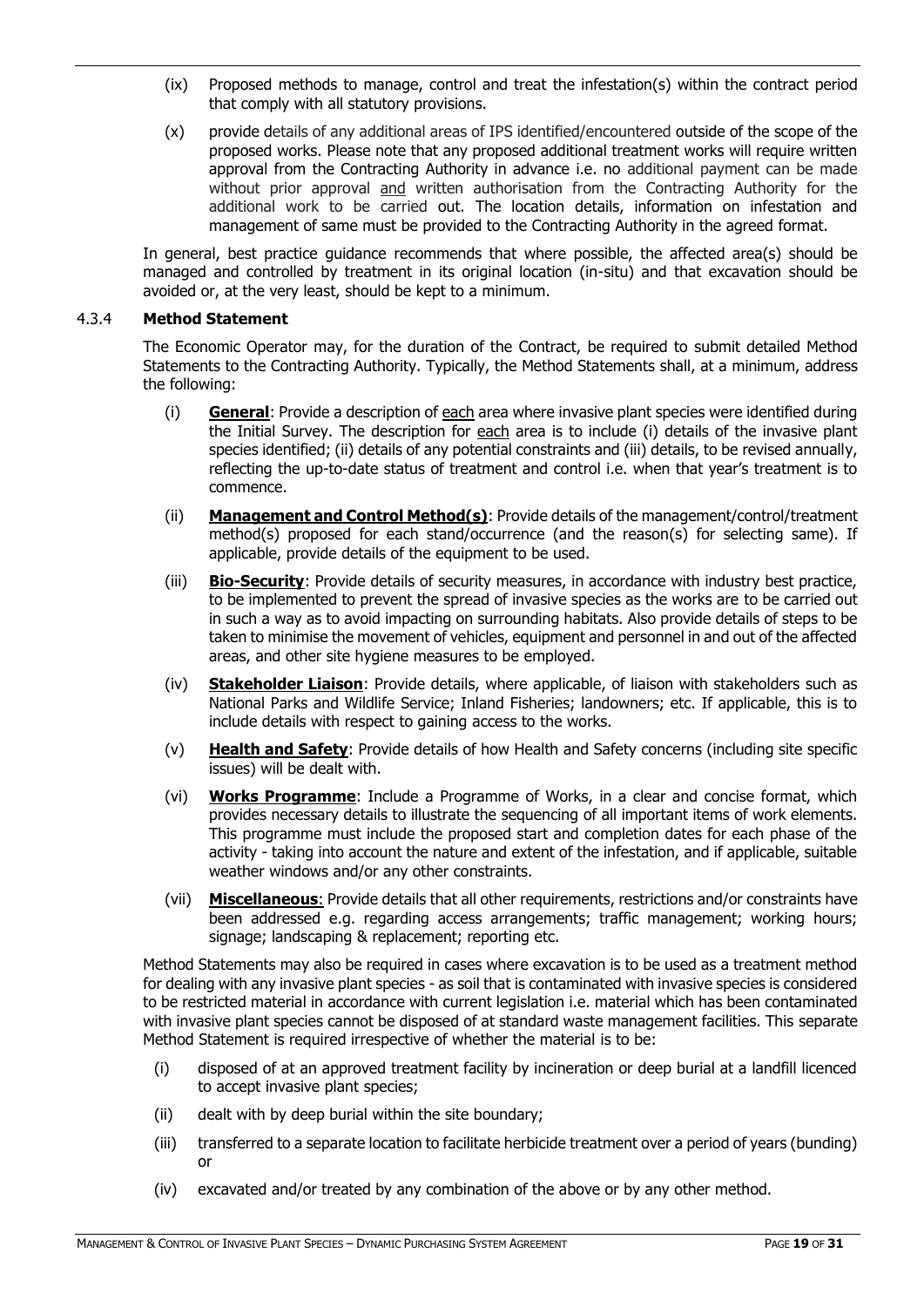# 4.3.5 **Health and Safety**

In fulfilling the role of Designer, Project Supervisor Design Process (PSDP), Project Supervisor Construction Stage (PSCS) or Contractor, the Economic Operator shall comply with the statutory obligations set out in the Safety, Health and Welfare at Work Act, 2005 and the Safety, Health and Welfare at Work (Construction) Regulations, 2013 and any other applicable Health and Safety regulations.

#### 4.3.6 **Proposed Method for Works relating to the Treatment, Management and Control of Invasive Plant Species (including Professional Services where required)**

The method(s) proposed to manage, control and treat the infestation(s) within the contract period must comply with all statutory provisions.

#### 4.3.7 **Progress Reports:**

The Economic Operator may be required to submit detailed Progress Reports to the Contracting Authority annually or at the intervals specified in the sRFT.

Typically, these Progress Reports must:

- include progress photographs and original survey deliverables updated accordingly.
- comply with any other requirements identified in the sRFT.
- Where applicable, Interim Payments may be made conditional upon survey data and evidence presented in these Reports E.g. Progress Photographs (taken from same location) clearly demonstrating that the treatment has progressed successfully.
- Final Payment may be conditional upon survey data and evidence presented in a Final Report to be submitted after completion.

Details included in the Progress Report, such as surveys following both the initial survey and after completion of the treatment works in each treatment season, are to be presented in a format agreed with and acceptable to the Contracting Authority e.g. GIS.

#### 4.3.8 **General Items**

All other related work items identified/specified in the sRFT must be managed by the Economic Operator. Such items may include but are not limited to the following:

- (i) **Signage**. The Economic Operator shall provide and erect signs at all locations where the Invasive Plant Species (IPS) are observed. The signs are to be in accordance with dimensions and details specified in the sRFT and are to be erected for the purpose of identifying the location of the infestation and to warn against cutting of the plants by Contracting Authorities, their contractors or landowners during routine maintenance.
- (ii) **Landscaping and/or Replacement.** The Economic Operator shall landscape and/or replant the treated areas in accordance with details indicated in the sRFT.
- (iii) **Traffic Management.** If required, as a result of the Economic Operator's activities, the Economic Operator shall design and install appropriate temporary traffic management arrangements.
- (iv) **Reporting.** The Economic Operator shall comply with all reporting requirements specified in the sRFT. For example, the Economic Operator may be required to produce a report at the end of each treatment season to provide information including:
	- a) Details of the date, time, and weather conditions while the treatment was carried out.
	- b) Details of the location; the treatment method(s) employed; the area of treatment and the species, spread & density of the IPS.
	- c) Details of any IPS regrowth during/after the growing season in Year-2 and subsequent years
- (v) **Other Economic Operators.** The Economic Operator shall liaise and co-ordinate with other Economic Operators/Contractors working for the Contracting Authority in the same area.
- (vi) **Other Restrictions and/or Constraints.** The Economic Operator shall comply with any other restrictions and/or constraints regarding availability of any section of the work area.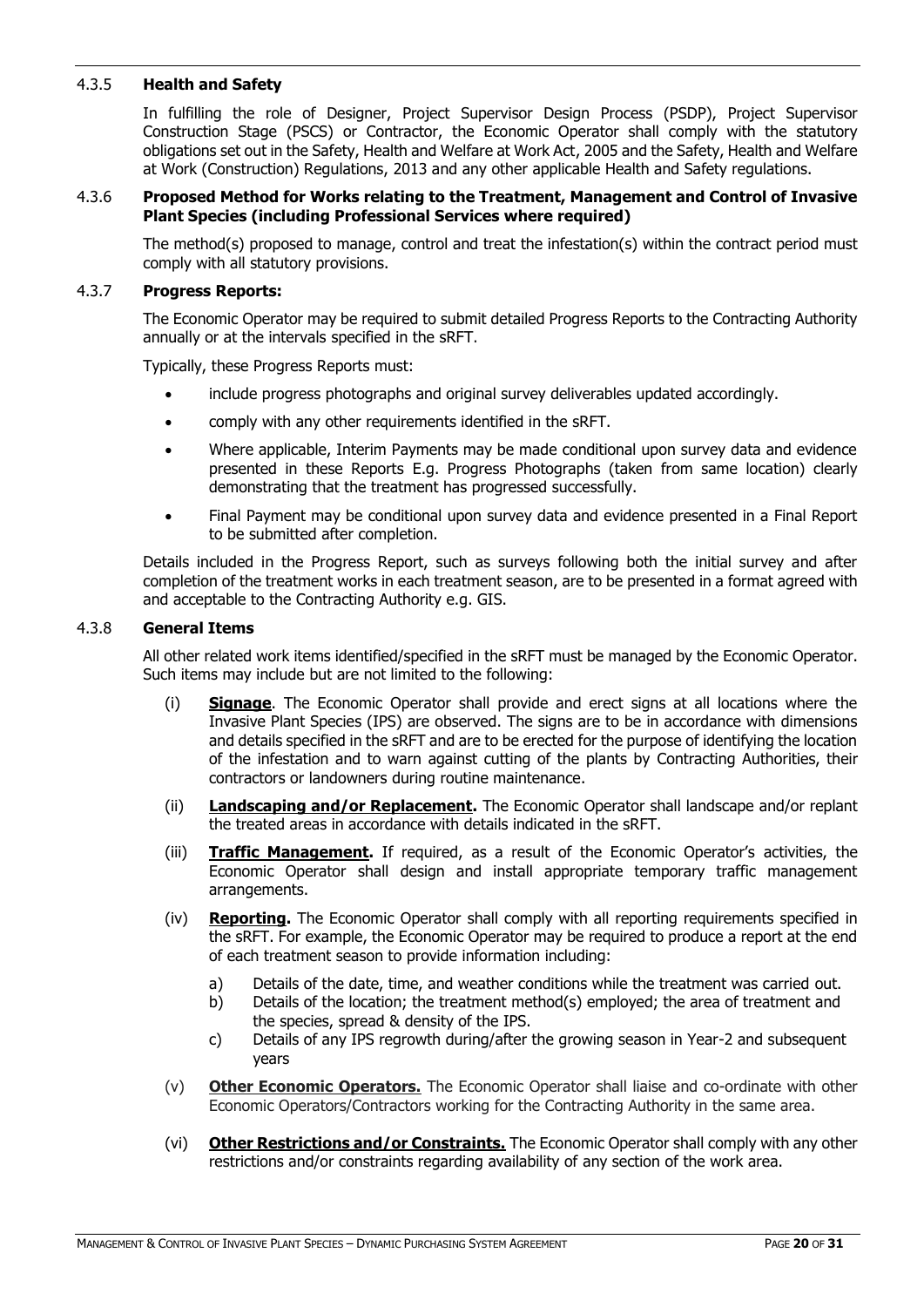- 4.3.9 In general, where applicable, the Economic Operator will at all times, unless otherwise specified in the sRFT, be solely responsible for the following:
	- (i) The selection and provision of any plant, equipment, machinery, scaffolding, temporary works, boats, fencing, etc. required for carrying out the works (and for access to the works), including all necessary associated requirement(s) for certification, training, plant operators, banksmen, skippers, safety equipment etc.
	- (ii) The loading and unloading of all materials, plant, equipment, machinery, scaffolding, boats, temporary works, fencing etc. necessary for the works.
	- (iii) The storage and security of all materials, plant and equipment necessary for the works including fencing, machinery, scaffolding, boats, temporary works etc.
	- (iv) The security, monitoring and supervision of work and storage areas during work and out-ofwork hours, including the prevention of public access to same.
	- (v) All Health and Safety concerns relating to the sRFT including all site specific issues such as the protection of members of the public e.g. if treatment work is to be undertaken in or adjacent to areas where the public have access.
- 4.3.10 It is noted that, depending on the method chosen, the treatment of some invasive plant species may extend over more than one growing season e.g. by spraying with a herbicide.

# <span id="page-20-0"></span>**4.4 LEGISLATION, REGULATIONS, GUIDELINES, TECHNICAL STANDARDS AND CODES OF PRACTICE**

- 4.4.1 The Economic Operator shall, in its performance of the sRFT Contract, comply with all relevant technical standards, legislation, regulations, bye-laws, guidelines and codes of practice that apply during the term of the DPS including, but not limited to, the following non-exhaustive list (as may be amended, updated or re-published by the relevant body from time to time):
	- Safety, Health and Welfare at Work Act, 2005;
	- Safety, Health and Welfare at Work (Construction) Regulations, 2013;
	- Safety, Health and Welfare at Work (General Application) Regulations, 2007 2016 (as amended);
	- Safety, Health and Welfare at Work (Chemical Agents) Regulations, 2001;
	- Regulation (EU) No. 1143/2014 of the European Parliament and of the Council of 22 October 2014 on the prevention and management of the introduction and spread of Invasive Alien Species [2014] OJ L 317/35;
	- Wildlife Acts, 1976 to 2018, as amended;
	- European Communities (Birds and Natural Habitats) Regulations, 2011 (S.I. No. 477 of 2011) to 2015, as amended and Circulars issued by the National Park and Wildlife Service (NPWS) as guidance on implementation of the Regulations including but not limited to: NPWS 1/10, L8/08, NPWS 2/08, SEA 1/08 & NPWS 1/08, PD 2/07 & NPWS 1/07, NPWS 2-07;
	- Regulation (EC) No. 1107/2009 of the European Parliament and of the Council of 21 October 2009 concerning the placing of plant protection products on the market and repealing Council Directives 79/117/EEC and 91/414/EEC;
	- European Communities (Plant Protection Products) Regulations, 2012;
	- Directive 2009/128/EC of the European Parliament and of the Council of 21 October 2009 establishing a framework for Community action to achieve the sustainable use of pesticides;
	- European Communities (Sustainable Use of Pesticides) Regulations, 2012, (S.I. No. 155 of 2012);
	- 2016 Code of Practice for the Chemical Agents Regulations, (Health and Safety Authority, 2016);
	- Registration, Evaluation, Authorisation and Restriction of Chemicals (REACH);
	- Chapter 8 of the Traffic Signs Manual (Department of Transport, 2010);
	- Guidance for the Control and Management of Traffic at Road Works (Department of
	- Transport, 2010);
	- Guidelines for Working on Roads (Health and Safety Authority, 2009);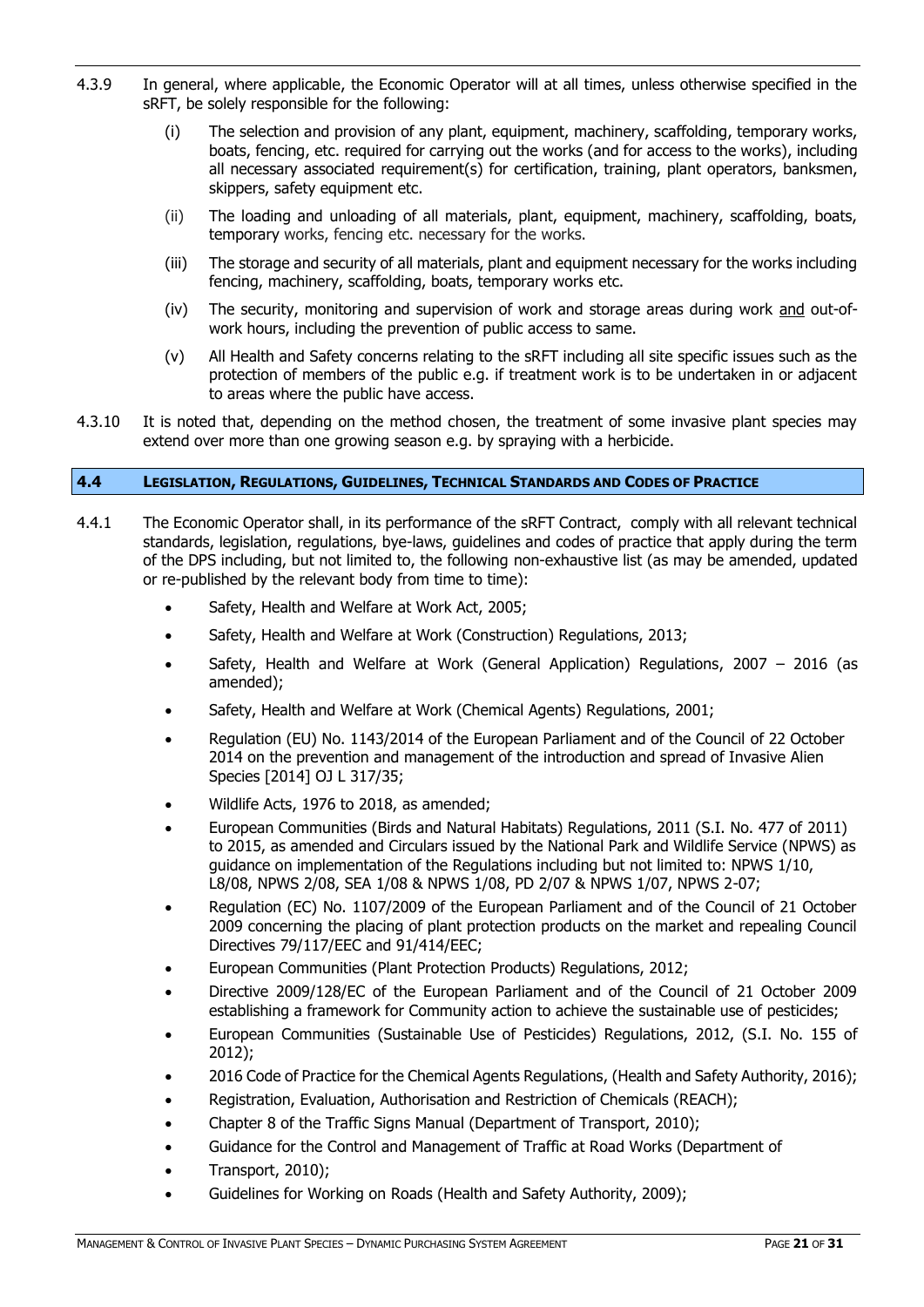- Waste Management Acts, 1996 to 2013 (as amended) and related legislation;
- Planning and Development Acts, 2009-2019;
- The Air Pollution Act, 1987.
- Such further and/or new technical standards, legislation, regulations, bye-laws, guidelines and codes of practice relating to the management and control of invasive plant species that may be introduced or come into being during the term of the DPS.
- Where applicable, individual Contracting Authorities will also require compliance with specific documents e.g. "The Management of Invasive Alien Plant Species on National Roads - September 2019" Standards document as published by Transport Infrastucture Ireland. This may include, for the avidance of doubt, a Contracting Authority's own guidance document relating to the services/works.
- 4.4.2 The Contracting Authority may seek evidence of the Economic Operator's compliance with the above by way of production of appropriate certificates, licences, permits or any other documentation deemed reasonably necessary by the Contracting Authority.

# <span id="page-21-0"></span>**4.5 LIAISON WITH LANDOWNERS**

- 4.5.1 The Contracting Authority will, if applicable, provide contact details (name, address and phone number) for the affected property owner(s) associated with the sRFT. The Economic Operator will, unless specified otherwise in the sRFT, be responsible for liaising (and fostering good relations) with these owners for the duration of the works.
- 4.5.2 The Economic Operator may decide to enter into private arrangements with these landowner(s) for temporary storage of plant or materials, for access to the affected areas identified in the sRFT, to treat areas of infestation not identified in the sRFT etc. The Contracting Authority will not accept any liability or responsibility for any such private arrangements entered into by the Economic Operator with these or other property owners and any ensuing associated payments must not be charged to the Contracting Authority.
- 4.5.3 The Economic Operator may also be required to liaise with landowners whose adjacent lands are also infested with Invasive Plant Species (IPS). The purpose of these meetings is to notify the landowners of the infestation(s). The Economic Operator may decide to enter into private arrangements with these landowner(s) to treat these infestations. Similarly, the Economic Operator may enter into private arrangements with these or other landowners for alternative access to the affected areas identified in the sRFT, for temporary storage of plant or materials etc. The Contracting Authority will not accept any liability or responsibility for any such private arrangements entered into by the Economic Operator with these other property owners and any ensuing associated payments must not be charged to the Contracting Authority.
- 4.5.4 The Economic Operator is required, at a minimum, to:
	- (i) Contact each of the affected landowners individually at least seven days before work commences in order to inform them of the scope, nature, extent and duration of the works to take place on their property.
	- (ii) Liaise with the affected landowners to ensure that they are kept up to date with progress. This is to include:
		- Providing at least seven days' notice before each treatment commences e.g. if the treatment of some invasive plant species extends over more than one growing season, then separate notice must be given each year.
		- Providing at least seven days' notice before each work activity commences e.g. if work is carried out on separate occasions in same year, then separate notice must be given on each occasion.
	- (iii) Maintain clear and adequate records of these contacts and liaisons with each individual landowner (including, where relevant, landowners whose adjacent lands are also infested with IPS) for submission to the Contracting Authority if and/or when requested.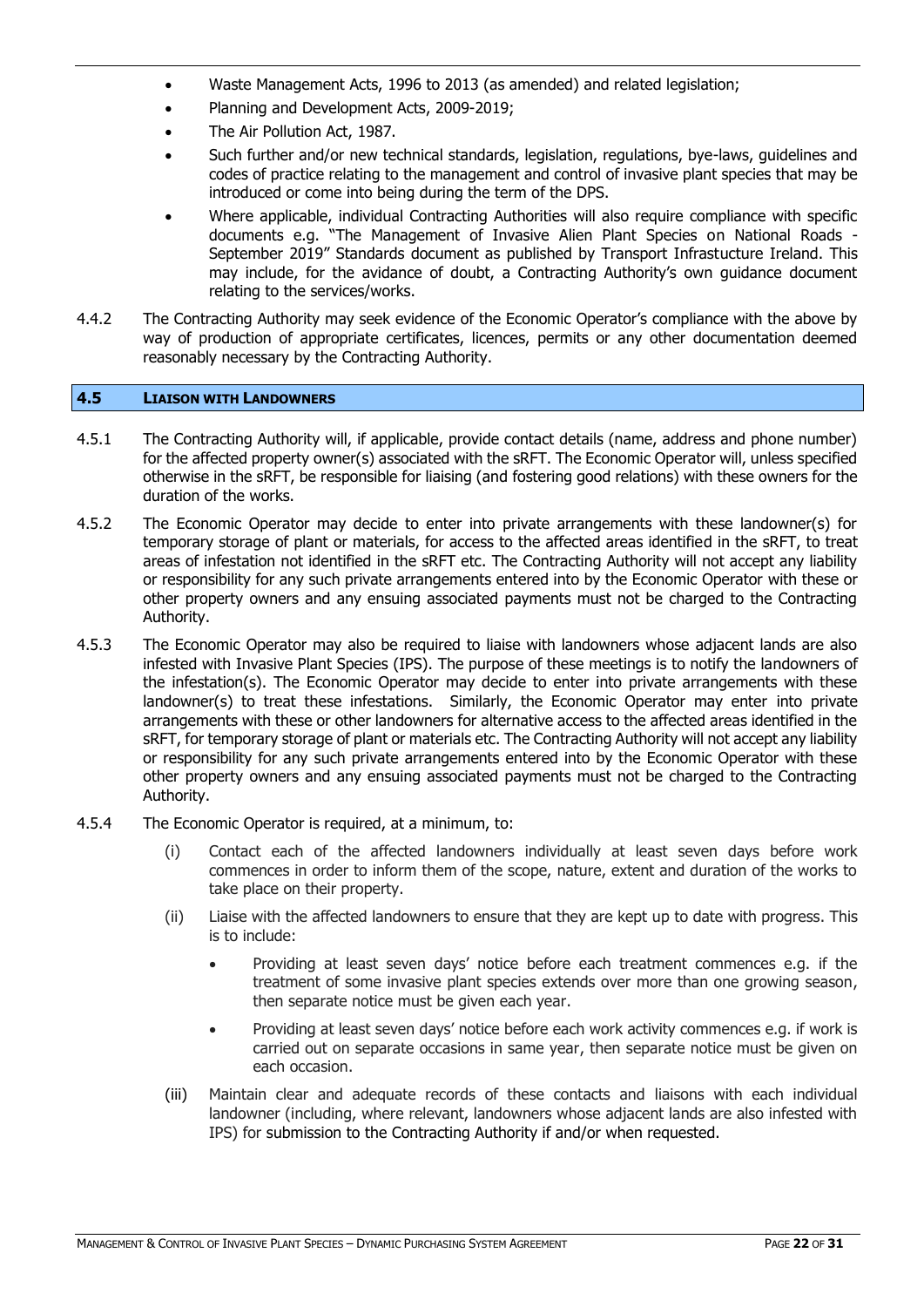#### <span id="page-22-0"></span>**4.6 HEALTH AND SAFETY - GENERAL**

- 4.6.1 The Preferred Tenderer (and Substitute Tenderers if applicable) will be required to comply with the Safety, Health and Welfare at Work Act, 2005 and any other relevant Safety, Health and Welfare legislation including the requirement to have a Safety Statement.
- 4.6.2 The Preferred Tenderer (and Substitute Tenderers if applicable) will also be required to comply with the Safety, Health and Welfare at Work (Construction) Regulations, 2013, particularly in relation to the appointment (as applicable) of the Contractor, Designer, Project Supervisor for the Construction Stage (PSCS), and the Project Supervisor for the Design Process (PSDP).
- 4.6.3 The competency of those to be appointed in a duty holder role<sup>5</sup> must be assessed by the "Client" (the Contracting Authority) in accordance with the Safety, Health and Welfare at Work Act, 2005, the Safety, Health and Welfare at Work (Construction) Regulations, 2013 and any other relevant Safety, Health and Welfare legislation.
- 4.6.4 After admission to the DPS but prior to and as a condition of award of any Contract, the potential identified preferred tenderer, or the third party on whom they rely, shall be required to demonstrate fully, to the satisfaction of "the Client" (the Contracting Authority"), their competence to take on the duty holder role required for the sRFT.
- 4.6.5 The LGOPC is not the "Client" for the purpose of Safety, Health and Welfare legislation and is not responsible for the appointment of any duty holder role.

# <span id="page-22-1"></span>**4.7 PERSONNEL - PROFESSIONAL AND TECHNICAL COMPETENCIES**

#### 4.7.1 **Ecologist/Horticulturalist/or equivalent**

Where applicable, the Economic Operator must provide an ecologist/horticulturalist or equivalent with the following qualifications and experience:

- a) An ecologist must have a degree (Higher Education and Training Awards Council (HETAC)/National Framework of Qualifications (NFQ Level 7 or equivalent or higher) in biological science or environmental science, or equivalent subject; three years relevant post-qualification experience; and be a member (graduate member or higher) of a relevant professional body, such as the Chartered Institute of Ecology and Environmental Management (CIEEM) or Institute of Environmental Management and Assessment (IEMA).
- b) A horticulturalist must have a degree (Higher Education and Training Awards Council (HETAC)/National Framework of Qualifications (NFQ) Level 7 or equivalent or higher) in horticulture, or equivalent subject; and, three years relevant post-qualification experience.

The ecologist/horticulturalist or equivalent must be capable, inter alia, of

- (i) Identifying the relevant Invasive Plant Species;
- (ii) Identifying protected or rare habitats & species that could be affected through the management of Invasive Plant Species (IPS);
- (iii) Providing advice on the options and timing for IPS control and management programmes; and
- (iv) Recommending and Supervising best biosecurity practice.

# 4.7.2 **Land Surveyor**

-

Where applicable, the Economic Operator must provide at least one land surveyor capable of surveying with Global Positioning System (GPS), or equivalent, invasive plant species and other features relevant to the management of same, to a high degree of accuracy and providing the information in an appropriate format to the Contracting Authority. This land surveyor must have a National Framework of Qualifications (NFQ) Level 7 or equivalent or higher in either land surveying, geomatics, engineering or equivalent and three years relevant post-qualification experience.

# 4.7.3 **Geographical Information Systems Technician**

<sup>5</sup>Roles applicable under the relevant Health and Safety legislation.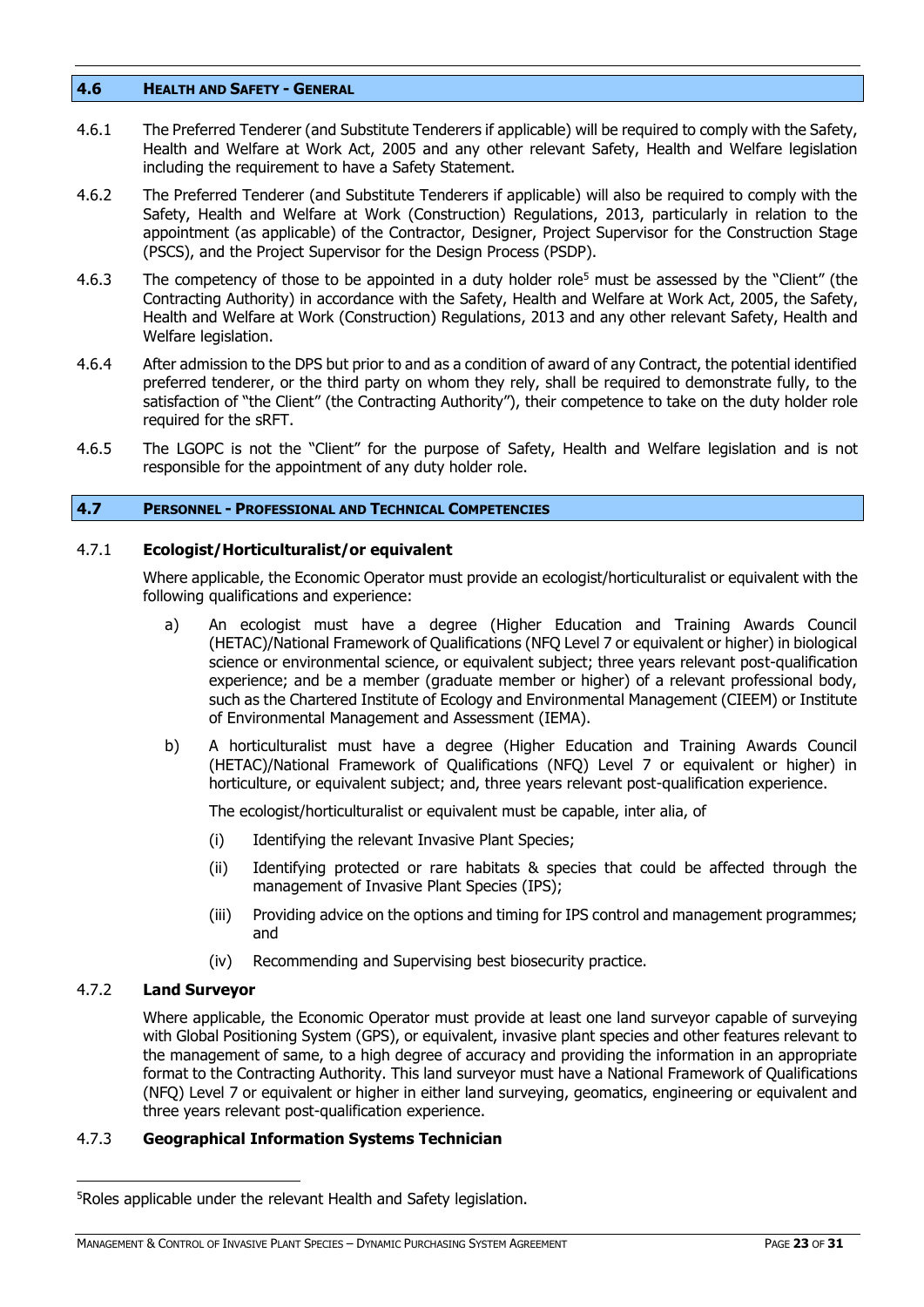Where applicable, the Economic Operator must provide at least one Geographical Information Systems (GIS) Technician capable of providing the Contracting Authority with geographical information on invasive plant species infestations and associated treatment methods in a defined format. The GIS Technician must have a minimum of three years GIS experience and, a National Framework of Qualifications (NFQ) Level 7 in GIS, Geo Surveying or equivalent.

# 4.7.4 **Registered Professional Users.**

Where applicable, the Economic Operator must provide a Professional User of pesticides listed on the register established by the Minister for Agriculture, Food and the Marine pursuant to Regulation 4 of the European Communities (Sustainable Use of Pesticides) Regulations, 2012 and that this User has the appropriate training (with associated certificates) necessary to perform the methodology to manage Invasive Plant Species.

Where appropriate, such training may include training equal or equivalent to the following City and Guilds NPTC Pesticide Training Ireland courses:

- PA1 Safe Handling and Application of Pesticides;
- PA6A Hand Held Applicator (Knapsack Sprayer);
- PA6AW Hand Held Near Water; and
- PA6INJ Pesticide Injection.

# 4.7.5 **Competent Person while Working on Roads**

Where applicable, all activities associated with the installation of Traffic Management will comply with current legislation and with the Health & Safety Authority (HSA) Guidelines for Working on Roads and that all Signing, Lighting and Guarding (SLG) at road works will be supervised by at least one Competent Person who possesses a valid Construction Skills Certification Scheme (CSCS) SLG card.

# 4.7.6 **Registered Pesticide Advisor**

Where applicable, it is advised that anyone involved in the chemical control of Invasive Plant Species have access to the advice of a Registered Pesticide Advisor on the register established by the Minister for Agriculture, Food and the Marine pursuant to Regulation 4 of the European Communities (Sustainable Use of Pesticides) Regulations, 2012.

As per Article 3(3) of the Sustainable Use of Pesticides Directive (Directive 2009/128/EC), 'advisor' means any person who has acquired adequate knowledge and advises on pest management and the safe use of pesticides, in the context of a professional capacity or commercial service, including private self-employed and public advisory services, commercial agents, food producers and retailers, where applicable.

# <span id="page-23-0"></span>**4.8 INSURANCE**

- 4.8.1 The Economic Operator shall be liable for and shall indemnify the Contracting Authority for and in respect of all and any losses, claims, demands, damages or expenses which the Contracting Authority may suffer due to and arising directly because of the negligence, act or omission, breach of contract, breach of duty, wilful default or fraud of the Economic Operator and the Economic Operators Personnel.
- 4.8.2 The required insurances for an sRFT shall be specified by the Contracting Authority in the sRFT or will be identified in the form of sRFT contract specified in the sRFT. Economic Operators do not need to have the insurances in place when making their application in response to a sRFT but will be required to put those insurances in place prior to the award of any contract should they be successful in a sRFT. The Contracting Authority will not be responsible for any cost incurred by Economic Operators in putting in place the required insurances.
- 4.8.3 No Economic Operator shall be awarded a contract under an sRFT unless satisfactory evidence of insurance is submitted prior to contract award by the Economic Operator's insurance broker/company.
- 4.8.4 The onus is on the Economic Operator to advise the Contracting Authority when their insurance has lapsed or has been cancelled. All Economic Operators must notify the Contracting Authority of alterations, cancellations and confirm renewal of policies. Any failure to do so may result in immediate termination of an sRFT Contract and/or this DPS Agreement (thus ending the participation of the Economic Operator in the DPS).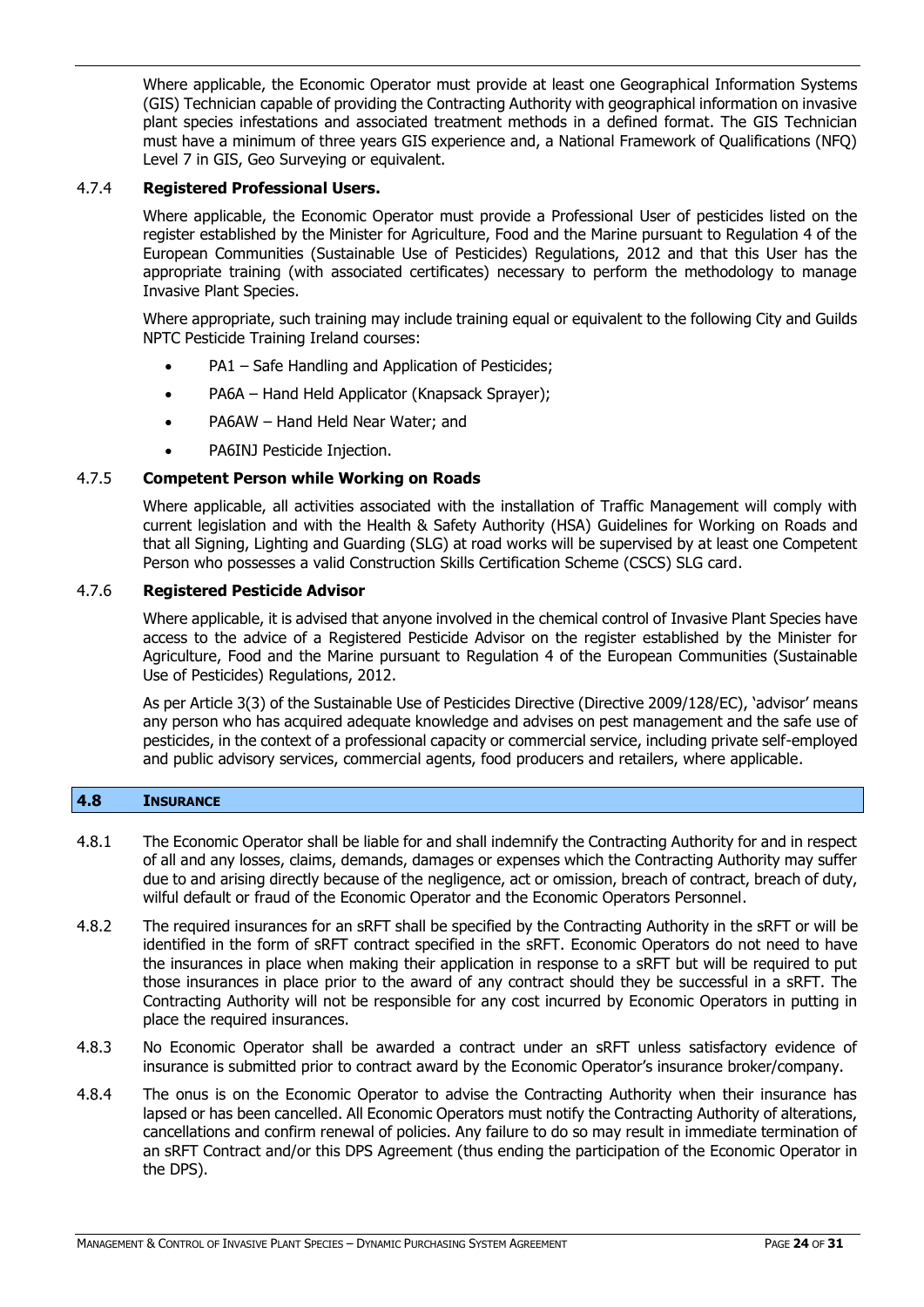- 4.8.5 Where required, limits for Professional Indemnity Insurance cover will vary depending on the nature of the contract. The actual level of professional indemnity insurance cover required for individual sRFTs will be specified by the relevant Contracting Authority after they have conducted a risk assessment to identify the level of risk associated with a potential failure, delay or error in the provision of the services/works associated with the specific sRFT.
- 4.8.6 The required insurance coverage will vary from contract to contract as will the style of insurance cover available to Economic Operators, particularly in relation to professional indemnity risks.
- 4.8.7 Economic Operators may be required to arrange Contractors All Risks insurance as a requirement for an sRFT. The successful Economic Operator will be required to include the Contracting Authority as joint insured and may be required to include a non-vitiation clause.

#### <span id="page-24-0"></span>**4.9 PROFESSIONAL INDEMNITY INSURANCE**

- 4.9.1 Where required, the Economic Operator's Professional Indemnity Insurance policy shall, where appropriate, cover and indemnify the Economic Operator for all liabilities arising from the performance or non-performance by the Economic Operator of its duties as Designer, Project Supervisor for the Design Process (PSDP); Project Supervisor for the Construction Stage (PSCS) and/or professional actions or services and that the cover will be renewed annually for at least six years after completion of the relevant works under the sRFT Contract.
- 4.9.2 The minimum level of Professional Indemnity Insurance for Economic Operators, and any other requirements in respect of Professional Indemnity Insurance, required by a Contracting Authority for each particular sRFT Contract, will be identified by the Contracting Authority in the relevant sRFT. The relevant Professional Indemnity Insurance should not contain any non-market standard exclusions. If the Economic Operator commissions a Sub-contractor/Consultant to carry out a key element of the service for a Contracting Authority, a contractual link is required to be formed between the Contracting Authority and the Economic Operator's sub-contractor/consultant via the provision of a collateral warranty. In such circumstances, the Sub-contractor/Consultant will be required to have in place Professional Indemnity Insurance with a minimum level of indemnity, and on such conditions as are acceptable to the Contracting Authority.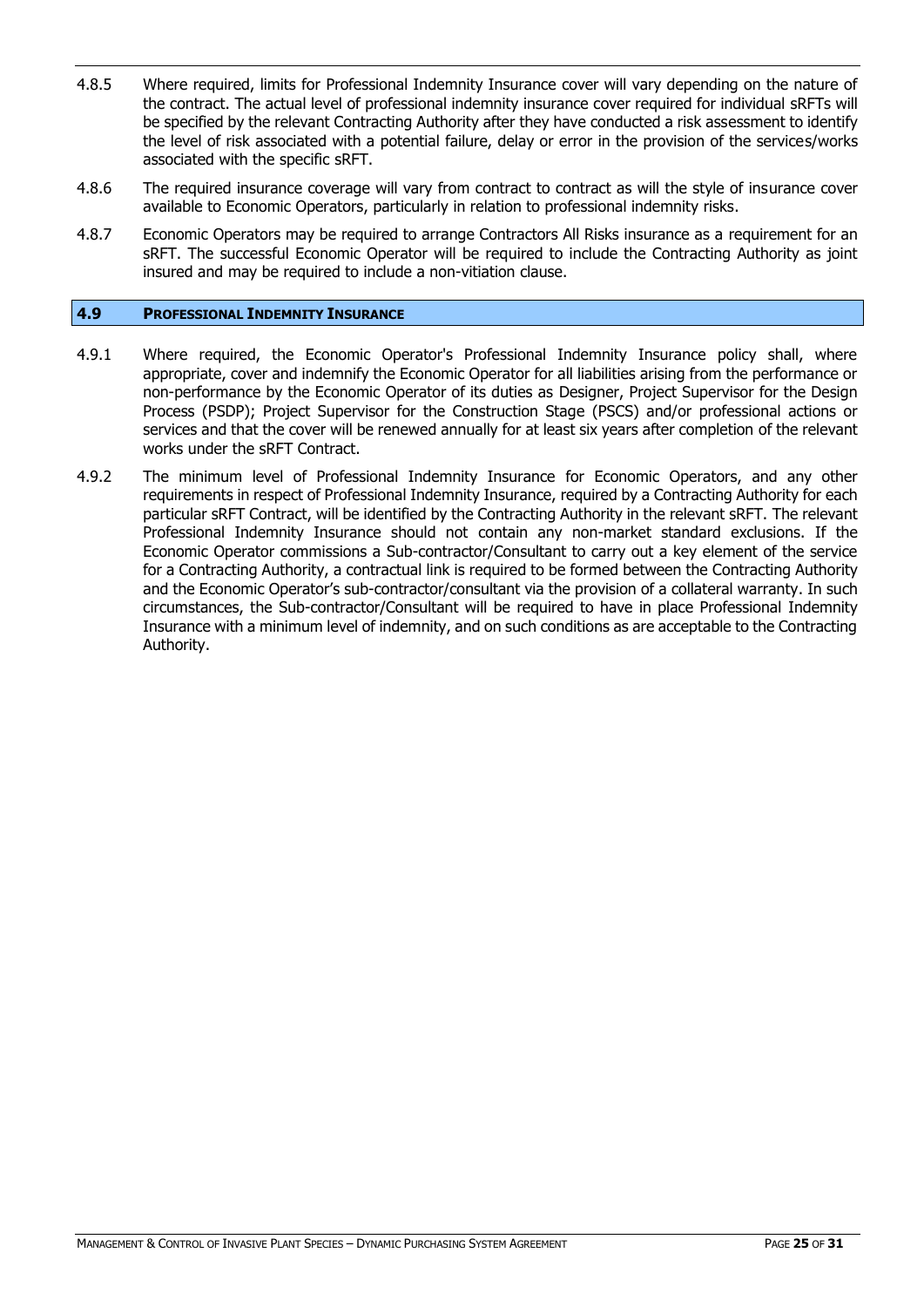# <span id="page-25-0"></span>**5.0 STAGE 2 - SUPPLEMENTARY REQUEST FOR TENDER**

# <span id="page-25-1"></span>**5.1 GENERAL**

- 5.1.1 The Economic Operator may only submit:
	- a response to a Supplementary Request for Tender electronically via Supplygov (responses in any other form will not be accepted); and
	- one response to a Supplementary Request for Tender
- 5.1.2 All Economic Operators submitting a response to a Supplementary Request for Tender will be informed of the outcome at the earliest reasonable opportunity following conclusion of the evaluation process.
- 5.1.3 Any costs incurred by the Economic Operator in responding to a Supplementary Request for Tender or in the performance of an sRFT Contract or howsoever else arising from its general participation in the DPS shall be the Economic Operator's sole liability.

#### <span id="page-25-2"></span>**5.2 SUPPLEMENTARY REQUEST FOR TENDER PROCESS**

- 5.2.1 Contracting Authorities may issue Supplementary Requests for Tender for the purpose of awarding sRFT Contracts throughout the Period of Validity of the DPS.
- 5.2.2 Supplementary Requests for Tender will be issued electronically via Supplygov to all Economic Operators admitted to the DPS that have expressed an interest in receiving Supplementary Requests for Tender for their selected regions and lots.
- 5.2.3 The Economic Operator shall comply with all instructions and rules issued by the Contracting Authority in relation to the Supplementary Request for Tender.
- 5.2.4 Unless otherwise agreed, Economic Operators will be given a minimum of 5 days within which to submit a tender from the date a Supplementary Request for Tender is issued by a sub-central contracting authority<sup>6</sup>. In circumstances where the Supplementary Request for Tender is issued by a non-sub-central contracting authority, Economic Operators will be given a minimum of 10 days within which to submit a tender from the date the Supplementary Request for Tender is issued.
- 5.2.5 Supplementary Requests for Tender will be evaluated in accordance with the provisions set out below.

The Supplementary Request for Tender will include:

- (a) details in relation to the Contracting Authority's specific requirements in respect of the services/works;
- (b) the instructions and rules of the Contracting Authority in relation to the Supplementary Request for Tender; and
- (c) the Contracting Authority's intention to award the sRFT Contract to:
	- a Preferred Tenderer only, or
	- where the sRFT Contact will be a PW-CF11 Public Works Term Maintenance and Refurbishment Contract (or equivalent), a Preferred Tenderer and a specified number of substitute suppliers (which substitute suppliers will be placed on a substitution list ranked in descending order ascertained by reference to the total marks achieved by Tenderers on their submissions in response to the sRFT)
- 5.2.6 Where the Contracting Authority indicates in the Supplementary Request for Tender its intent to award the sRFT Contract to a Preferred Tenderer only, the Contracting Authority shall enter into an sRFT Contract with the Preferred Tenderer only.

# **Preferred Tenderer with Substitutes for the PW-CF11 Term Maintenance and Refurbishment Contract (or equivalent)**

5.2.7 Solely in circumstances where the sRFT Contract will be a PW-CF11 Public Works Term Maintenance and Refurbishment Contract (or equivalent) and where the Contracting Authority indicates in the

-

 $6$  Sub-central contracting authority" means a contracting authority that is not a central government authority.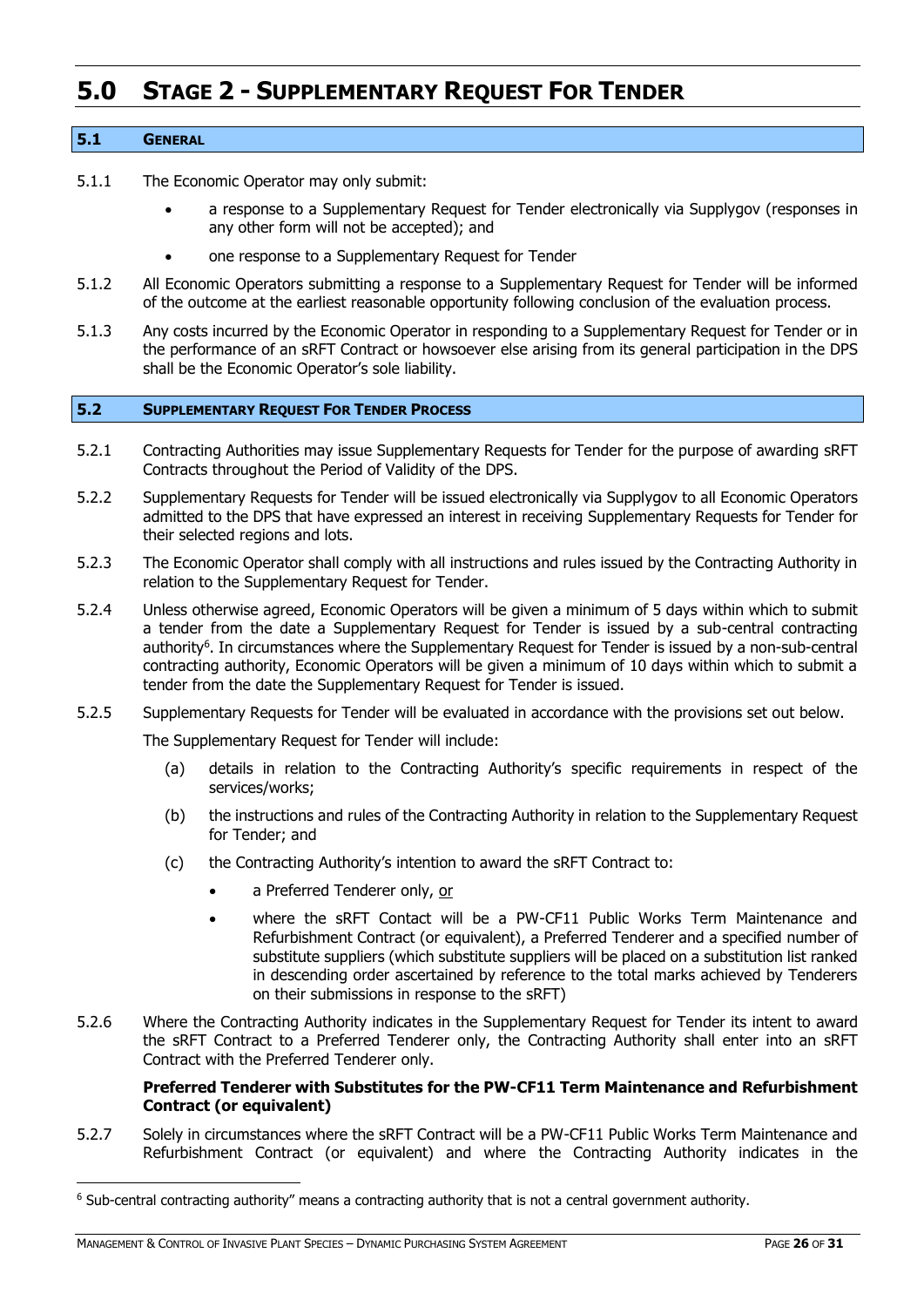Supplementary Request for Tender its intent to award the sRFT Contract to a Preferred Tenderer and a specified number of substitute suppliers, the Contracting Authority shall enter into sRFT Contracts with the Preferred Tenderer and each of the ranked substitutes.

- 5.2.8 Where, following a Supplementary Request for Tender, the Contracting Authority has entered into sRFT Contracts with a Preferred Tenderer and substitute suppliers, the Contracting Authority shall, in the first instance, procure the services/works by way of a Task Order from the Preferred Tenderer.
- 5.2.9 In circumstances where the Preferred Tenderer: (a) has confirmed to the Contracting Authority that it is unable or unwilling (through lack of capacity or otherwise) to provide the services/works being the subject matter of a specific Task Order; or (b) is deemed by the Contracting Authority to be unable or unwilling (through change in circumstances, lack of capacity or otherwise) to provide the services/works being the subject matter of a specific Task Order, then, and in those circumstances, the Contracting Authority may assign the specific Task Order and procure the services/works from the highest ranking substitute (beginning with the substitute ranked No. 1) then capable of fulfilling the specific Task Order.

#### <span id="page-26-0"></span>**5.3 AWARD CRITERIA – SUPPLEMENTARY REQUEST FOR TENDER**

- 5.3.1 Tenders submitted in response to a Supplementary Request for Tender will be evaluated in accordance with the Award Criteria outlined below.
- 5.3.2 The Economic Operator that achieves the highest Total Marks will be deemed to have submitted the most economically advantageous tender and identified as the Preferred Tenderer. The remaining Economic Operators will be ranked in descending order based on their Total Marks.

| <b>SUPPLEMENTARY REQUEST FOR TENDER AWARD CRITERIA</b> |                    |                  |                                          |                                         |  |  |  |
|--------------------------------------------------------|--------------------|------------------|------------------------------------------|-----------------------------------------|--|--|--|
|                                                        | <b>CRITERION</b>   | <b>WEIGHTING</b> | <b>MAXIMUM MARKS</b><br><b>AVAILABLE</b> | <b>MINIMUM PASS</b><br><b>THRESHOLD</b> |  |  |  |
|                                                        | Price (Total Cost) | $20 - 100\%$     | $200 - 1,000$                            | N/A                                     |  |  |  |
|                                                        | Quality            | $0 - 80%$        | $0 - 800$                                | 40%                                     |  |  |  |
|                                                        | <b>Total Marks</b> | 100%             | 1,000                                    | N/A                                     |  |  |  |

- 5.3.3 In a Supplementary Request for Tender, a Contracting Authority may, at its discretion:
	- (a) identify that the Award Criteria will be based on Price (Total Cost) only and divide the Price (Total Cost) Criteria into a number of sub-criteria; or
	- (b) where Price (Total Cost) and Quality Criteria are used, divide the Price (Total Cost) criteria and Quality criteria into a number of sub-criteria.

In circumstances where sub-criteria are identified, the Contracting Authority shall specify the percentage weighting and associated marks applicable to each criterion/sub-criterion in the Supplementary Request for Tender.

In circumstances where Quality criteria/sub-criteria are used in a Supplementary Request for Tender, the Economic Operator shall be required to achieve a minimum pass threshold of 40% for each Quality criterion/sub-criterion adopted.

# 5.3.4 **Price (Total Cost)**

Total Cost criteria may comprise of one or more of the following:

- Costs relating to acquisition;
- Costs of use;
- Maintenance Costs;
- End of life costs;
- Costs imputed to environmental externalities linked to the subject matter.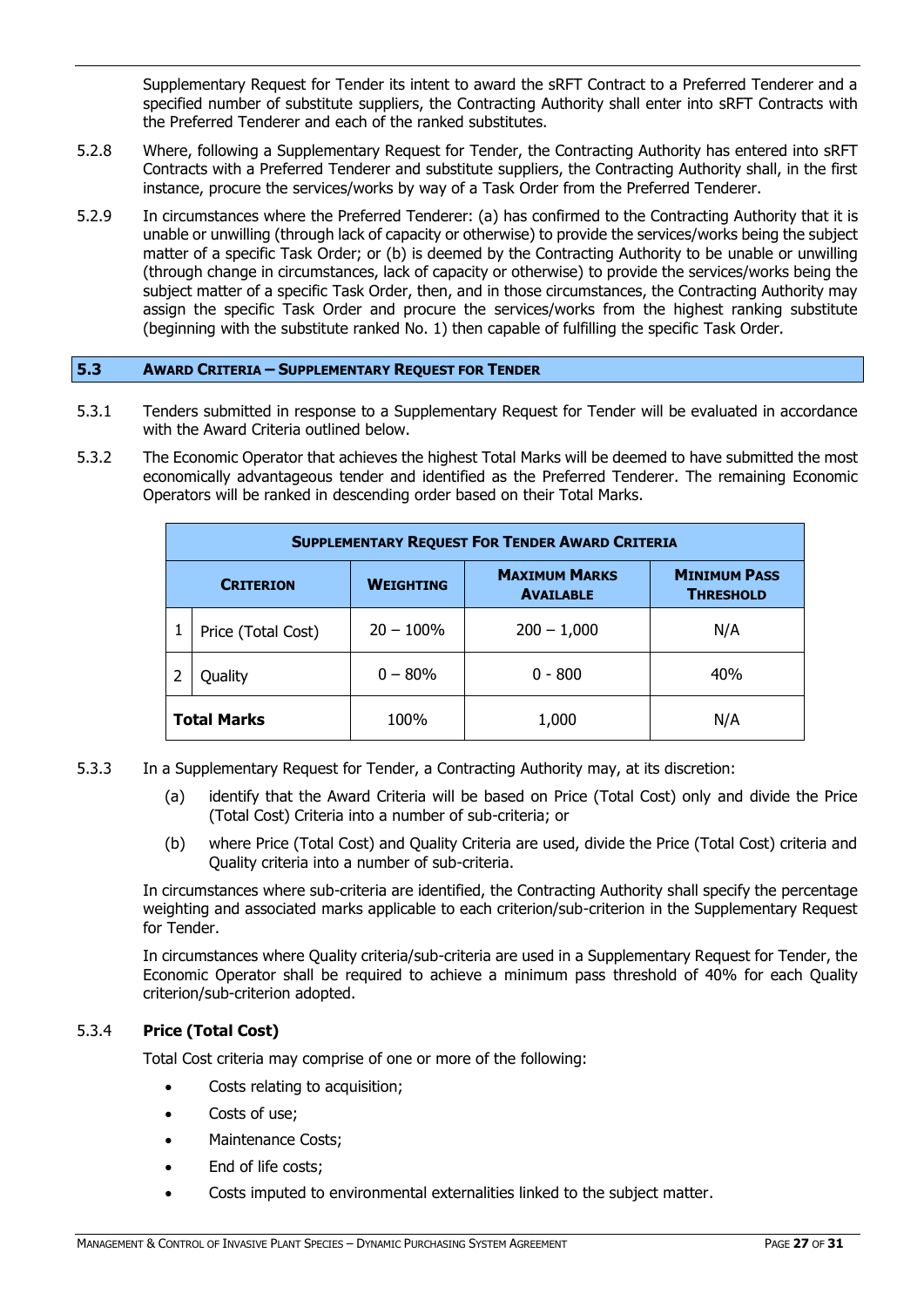- 5.3.5 The Price (Total Cost) criteria referred to above may, where appropriate, be formulated more precisely by the Contracting Authority in the Supplementary Request for Tender.
- 5.3.6 Marks for **Total Cost** will be allocated using the following formula:



# 5.3.7 **Quality**

Quality criteria may comprise of one or more of the following:

- Technical Merit;
- Aesthetic and functional characteristics;
- Accessibility;
- Design for all users;
- Social characteristics;
- Environmental characteristics;
- Innovative characteristics;
- Trading and its conditions;
- Organisation, qualification and experience of staff assigned to perform the Contract;
- After-sales service and technical assistance;
- Delivery conditions such as delivery date, delivery process and delivery period or period of completion.
- 5.3.8 The Quality criteria referred to above may, where appropriate, be formulated more precisely by the Contracting Authority in the Supplementary Request for Tender.
- 5.3.9 The marking scale for Quality criteria is provided below:

| <b>RATING</b>                | <b>GUIDANCE</b>                                                                                                                                                                                                                                            | <b>MARKING SCALE</b> |  |  |
|------------------------------|------------------------------------------------------------------------------------------------------------------------------------------------------------------------------------------------------------------------------------------------------------|----------------------|--|--|
| <b>Excellent</b>             | A response with very few or no weaknesses that fully meets<br>or exceeds requirements, and provides comprehensive,<br>detailed, and convincing assurance that the Economic<br>Operator will deliver to an excellent standard.                              |                      |  |  |
| <b>Very Good</b>             | A response that demonstrates real understanding of the<br>requirements and assurance that the Economic Operator will<br>deliver to a good or high standard.                                                                                                | $60\% - 79\%$        |  |  |
| Good                         | A response which demonstrates a reasonable understanding<br>of requirements and gives reasonable assurance of delivery to<br>an adequate standard but does not provide sufficiently<br>convincing assurance to award a higher mark.                        | $40\% - 59\%$        |  |  |
| Fair                         | where reservations exist. Lacks<br>full<br>response<br>A<br>credibility/convincing detail, and there is a significant risk that<br>the response will not be successful.                                                                                    | $20\% - 39\%$        |  |  |
| <b>Poor</b>                  | Response where serious reservations exist. This may be<br>because, for example, insufficient detail is provided, and the<br>response has fundamental flaws, or is seriously inadequate or<br>seriously lacks credibility with a high risk of non-delivery. | $1\% - 19\%$         |  |  |
| <b>No</b><br><b>Evidence</b> | Response not submitted or response completely fails to<br>address the criterion under consideration.                                                                                                                                                       | 0%                   |  |  |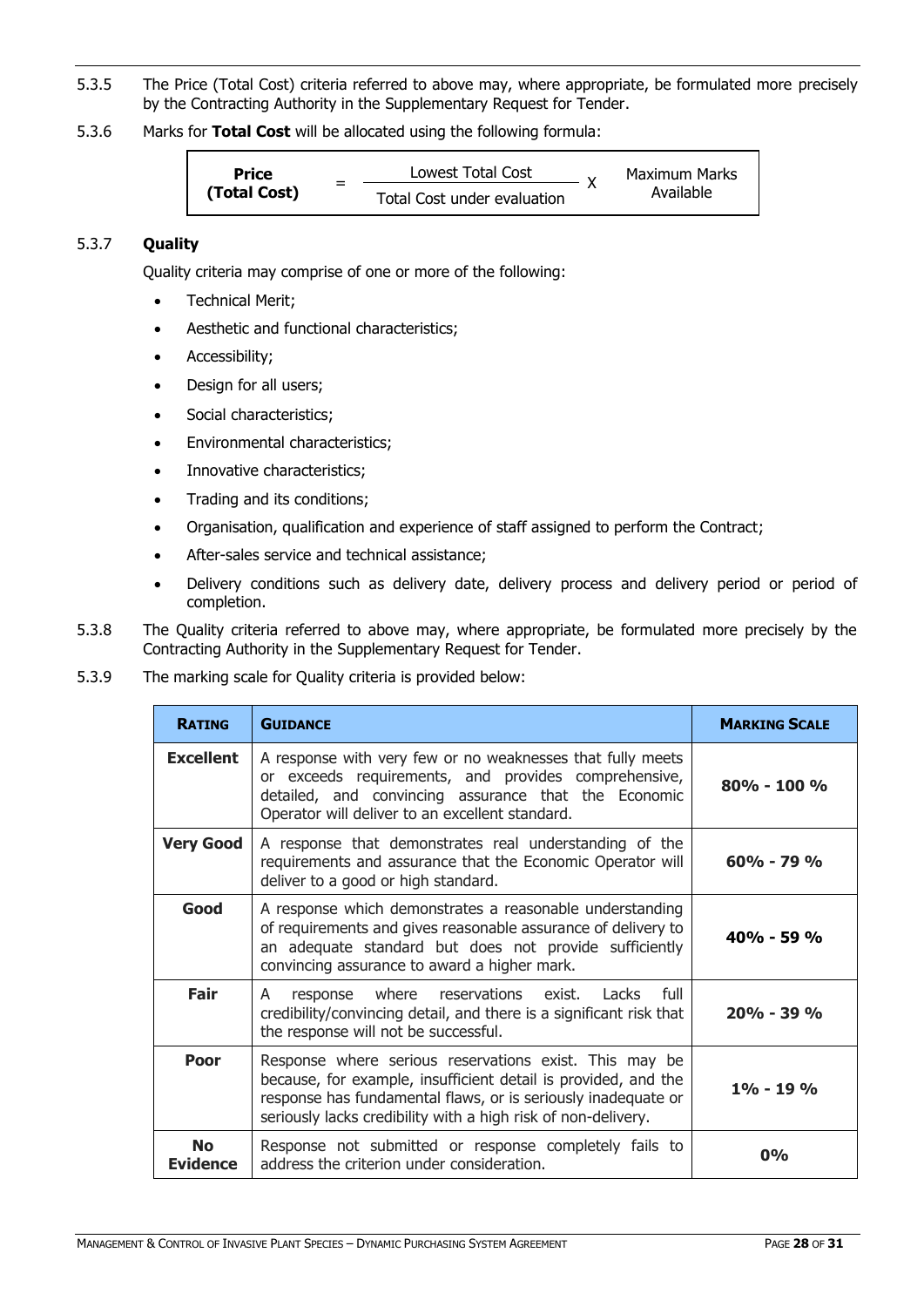- 5.3.10 In the event of a tie in a Supplementary Request for Tender that includes both quality and cost criteria, the following tie-break approach may, at the discretion of the Contracting Authority, be adopted:
	- (i) The Economic Operator who was awarded the highest overall mark for the Quality Award Criteria of its tender will be deemed to have submitted the most economically advantageous tender;
	- (ii) In circumstances where the tie-break approach in Par. (i) does not identify the most economically advantageous tender, the Economic Operator who was awarded the highest overall mark for the specific Quality Award Criterion with the largest weighting will be deemed to have submitted the most economically advantageous tender (in circumstances where this approach does not identify the most economically advantageous tender, the approach will continue to be applied to each of the Qualitative Award Criteria in descending order of weighting);
	- (iii) In circumstances where the tie-break approach in Par. (ii) does not identify the most economically advantageous tender, the Economic Operator who was awarded the highest overall mark for the specific Quality Award Criterion which was listed first in the Supplementary Request for Tender will be deemed to have submitted the most economically advantageous tender (in circumstances where this approach does not identify the most economically advantageous tender the approach will continue to be applied to each of the specific Quality Award Criterion in the order they were listed in the Supplementary Request for Tender);
	- (iv) In circumstances where the tie-break approach in Par. (iii) does not identify the most economically advantageous tender, the Contract Authority, may, at its discretion either:
		- re-issue the Supplementary Request for Tender to all Economic Operators; or
		- award the sRFT Contract to one of the tied Economic Operators by random selection concluded in an open and transparent manner; or
		- ask the tied Economic Operators to resubmit prices and continue this process until there is a winner; or
		- implement such other open and transparent tie-break approach as it deems appropriate.
- 5.3.11 The Contracting Authority is not bound to adopt the tie break approach outlined above and may adopt in the first instance such other open and transparent tie break approach as it deems appropriate.
- 5.3.12 In the event of a tie in a Supplementary Request for Tender that includes price (Total Cost) criteria **only**, the Contracting Authority may, at its discretion, either:
	- award the sRFT Contract to one of the tied Economic Operators by random selection concluded in an open and transparent manner; or
	- re-issue the Supplementary Request for Tender to all Economic Operators; or
	- ask the tied Economic Operators to resubmit prices and continue this process until there is a winner.
- 5.3.13 Where, following an evaluation but prior to the award of an sRFT Contract, the Preferred Tenderer is:
	- deemed by the Contracting Authority to be unable or unsuitable to supply the services/works due to a change in circumstances; or
	- by its own admission, is unable or unwilling to supply the services/works,

then the Contracting Authority may award the sRFT Contract to the tenderer ranked next highest and may repeat this process until the sRFT Contract is awarded.

# <span id="page-28-0"></span>**5.4 INFORMATION/DOCUMENTATION TO BE PROVIDED PRIOR TO CONTRACT AWARD**

5.4.1 In addition to the information and documentation to be provided when submitting a response to a sRFT, successful Economic Operators may be required to provide to the Contracting Authority for their review and approval, prior to formal award of the contract (if not already submitted), the specific information and/or documentation listed below or any such relevant information and/or documentation as requested by the Contracting Authority: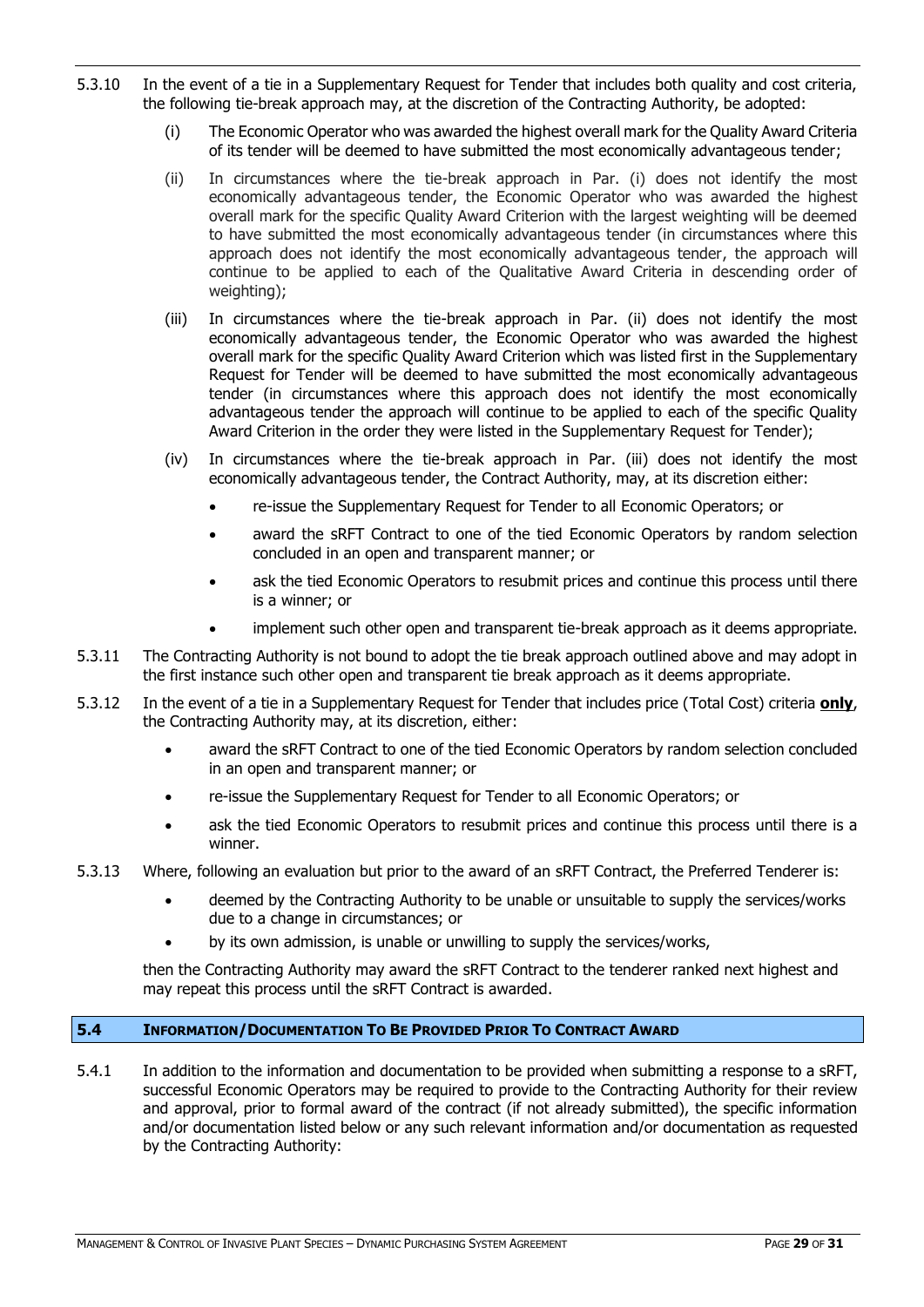- Updated confirmation that the Economic Operator complies with the requirements of Regulation 57 of the European Union (Award of Public Authority Contracts) Regulations, 2016 (SI 284 of 2016);
- Confirmation that any Subcontractor/Specialist proposed for completion of the services/works complies with the requirements of Regulation 57 of the European Union (Award of Public Authority Contracts) Regulations, 2016 (SI 284 of 2016) by providing an ESPD or equivalent;
- The Economic Operator's Tax Clearance Access Number and Tax Reference Number to facilitate online verification of the Economic Operator's tax status. By supplying the aforementioned numbers, the successful Economic Operator acknowledges and agrees that the Contracting Authority has the permission of the successful Economic Operator to verify its tax clearance position online.
- Subcontractors engaged at sRFT stage are required to produce an in-date (not older than 30 days) Notification of Determination to the Contracting Authority or the Economic Operator, before any contract is awarded;
- The Economic Operator's Safety Statement or equivalent document may be assessed for compliance with the provisions set out in the Safety, Health & Welfare at Work Act, 2005 and enforcing Regulations.
- Satisfactory evidence of insurance in accordance with the minimum standards referenced in the tender documents or as outlined in the sRFT.
- Agreement to the use of specific electronic tools where appropriate.
- Appointment and acceptance of duty holder role(s) where appropriate, as outlined in the Safety, Health & Welfare at Work (Construction) Regulations, 2006 – 2013.
- SOLAS Safepass Cards for all Contractors Personnel and where appropriate to the works and/or services required in the Supplementary Request for Tender, Construction Skills Certification Scheme ("CSCS") cards or equivalent;
- Site Specific Risk Assessment, if applicable;
- Site Specific Method Statement, if applicable;
- The Economic Operator's Waste Management Plan (WMP) for the management of all waste arising on site, if applicable;
- Parent Company Guarantee (if applicable);
- Performance Bond (if applicable);
- Any other details specified in the sRFT consistent with the terms and conditions of the Agreement.

**Note:** The aforementioned information and/or documentation may, at the discretion of the Contracting Authority, form part of the contract award criteria for a Supplementary Request for Tender.

- 5.4.2 In addition to the information and/or documentation to be provided when submitting a response to a Supplementary Request for Tender, the Preferred Tenderer and, if applicable, the substitute(s) shall provide to the Contracting Authority for its review and approval, prior to the formal award of an sRFT Contract, the information and/or documentation requested by the Contracting Authority.
- 5.4.3 The Contracting Authority is not obliged to accept from the Economic Operator any information and/or documentation that it reasonably considers to be insufficient or otherwise unsatisfactory or does not meet the requirements of this Agreement or the sRFT.

# <span id="page-29-0"></span>**5.5 SRFT CONTRACT**

- 5.5.1 If, following a Supplementary Request for Tender, the Economic Operator is awarded an sRFT Contract (either as the Preferred Tenderer or a substitute), the Economic Operator will enter into an sRFT Contract with the Contracting Authority. The sRFT Contract to be entered into shall, at the discretion of the Contracting Authority, be one of the following:
	- Standard Conditions of Engagement for Consultancy Services (Technical) or;